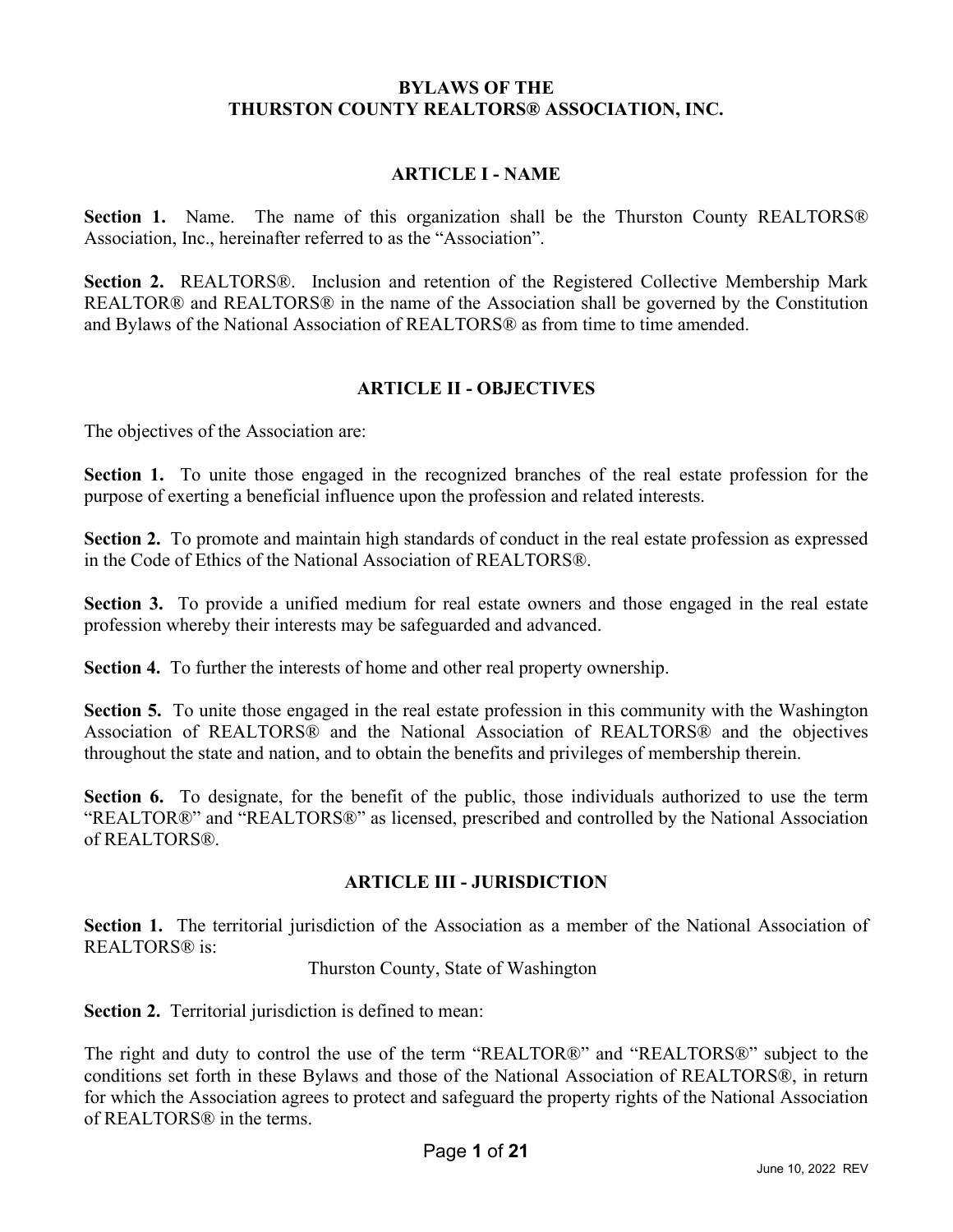## **ARTICLE IV - MEMBERSHIP**

**Section 1.** There shall be ten (10) classes of Members as follows:

REALTOR® Members. REALTOR® Members whether primary or secondary shall be:

(1) Individuals who, as sole proprietors, partners, corporate officers, or branch office managers, are engaged actively in the real estate profession, including buying, selling, exchanging, renting or leasing, managing, appraising for others for compensation, counseling, building, developing or subdividing real estate, and who maintain or are associated with an established real estate office in the State of Washington, or a state contiguous thereto. All persons who are partners in a partnership, or all officers in a corporation who are actively engaged in the real estate profession within the state, or a state contiguous thereto, shall qualify for REALTOR® membership only, and each is required to hold REALTOR® membership (except as provided in the following paragraph) in an Association within the state, or a state contiguous thereto, unless otherwise qualified for the Institute Affiliate Membership as described in Section 6 of Article IV.

In the case of a real estate firm, partnership, or corporation, whose business activity is substantially all commercial, only those principals actively engaged in the real estate business in connection with the same office, or any other offices within the jurisdiction of the board in which one of the firms' principals holds REALTOR® membership unless otherwise qualified for Institute Associate Membership as described in Section 6 of Article IV.

(2) Individuals who are engaged in the real estate profession other than as the sole proprietors, partners, corporate officers, or branch office managers and are associated with a REALTOR® Member and meet qualifications as set out in Article V.

(3) Franchise REALTOR® Membership. Corporate officers (who may be licensed or unlicensed) of a real estate brokerage franchise organization with at least one hundred fifty (150) franchisees located within the United States, its insular possessions and the Commonwealth of Puerto Rico, elected to membership pursuant to the provisions in the National Association of REALTORS® Constitution and Bylaws. Such individuals shall enjoy all of the rights, privileges and obligations of REALTOR® membership (including compliance with the Code of Ethics) EXCEPT: obligations related to Board mandated education, meeting attendance, or indoctrination classes or other similar requirements; the right to use the term REALTOR® in connection with their franchise organization's name; the right to hold elective office in the local Association, Washington Association of REALTORS® and National Association of REALTORS®.

(4) Primary and Secondary REALTOR® Members. An individual is a primary Member if the Association pays State and National dues based on such Member. An individual is a secondary Member if State and National dues are remitted through another Association. One of the principals in a real estate firm must be a Designated REALTOR® (Broker) Member of the Association in order for licensees affiliated with the firm to select the Association as their "primary" Association.

(5) Designated REALTOR® Members. Each firm (or office in the case of firms with multiple office locations) shall designate in writing one REALTOR® Member who shall be responsible for all duties and obligations of membership including the obligation to arbitrate pursuant to Article 17 of the Code of Ethics and the payment of Association dues as established in Article X of the Bylaws. The "Designated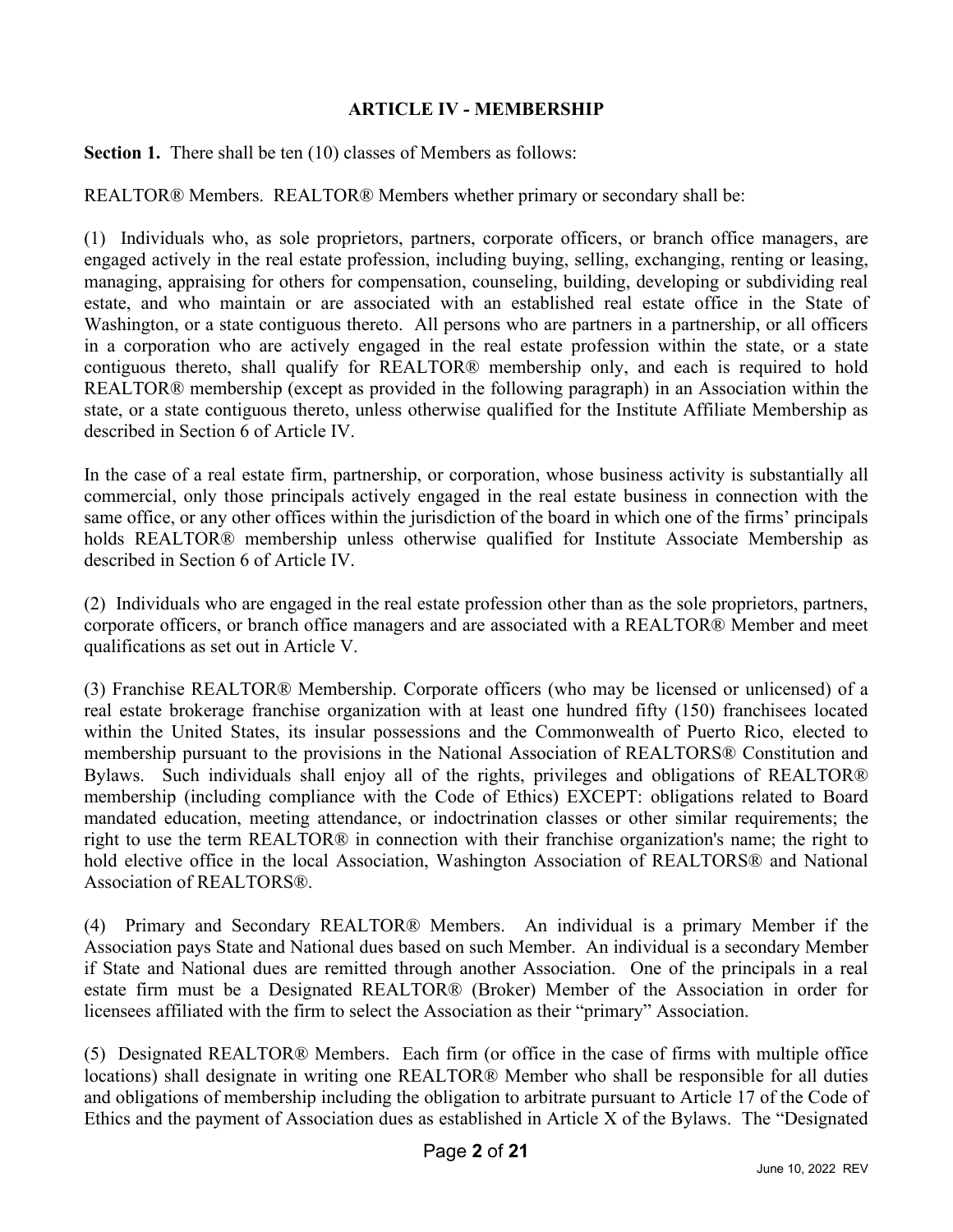REALTOR®" must be a sole proprietor, partner, corporate officer or branch office manager acting on behalf of the firms principal(s) and must meet all other qualifications for REALTOR® membership established in Article V, Section 2, of the Bylaws.

(6) Institute Affiliate Members. Institute Affiliate Members shall be individuals who hold a professional designation awarded by an Institute, Society, or Council affiliated with the National Association of REALTORS® that addresses a specialty area other than residential brokerage or individuals who otherwise hold a class of membership in such Institute, Society or Council that confers the right to hold office. Any such individual, if otherwise eligible, may elect to hold REALTOR® or REALTOR®-Associate membership, subject to payment of applicable dues for such membership.

(7) Affiliate Members. Affiliate Members shall be real estate owners and other individuals or firms who, while not engaged in the real estate profession as defined in this Section, have interests requiring information concerning real estate, and are in sympathy with the objectives of the Association.

(8) Public Service Members. Public Service Members shall be individuals who are interested in the real estate profession as salaried employees of educational, public utility, governmental or other similar organizations, but are not engaged in the real estate profession on their own account or in association with an established real estate business.

(9) Honorary Members. Honorary Members shall be individuals not engaged in the real estate profession who have performed notable service for the real estate profession, for the Association or for the public.

(10) Student Members. Student Members shall be individuals who are seeking an undergraduate or graduate degree with a specialization or major in real estate at institutions of higher learning and who have completed at least two years of college and at least one college level course in real estate, but are not engaged in real estate business on their own account or not associated with an established real estate office.

**Section 2.** Washington Association of REALTORS® President. The president of the Washington Association of REALTORS®, if not otherwise a Member of the Association, shall be a non-dues paying Member of the Thurston County REALTORS® Association during their term of office. The Washington Association of REALTORS® president shall not have the right to vote or hold office in the Association, but shall, when given the authority by the Association, cast the number of votes allowed as the Associations' voting delegate at the Delegate Body meeting of the National Association of REALTORS®.

## **ARTICLE V - APPLICATION, QUALIFICATION AND ELECTION**

**Section 1.** Application. Application for membership shall be made in such manner and form as may be prescribed by the Board of Directors and made available to anyone requesting it. Each new licensee associated with a Designated REALTOR® (Broker) may make application for membership within fifteen (15) days of licensure, in person, at the Association office, at which time applicant will receive a copy of the Thurston County REALTORS® Association Bylaws. The application form shall contain among the statements to be signed by the applicant during Orientation, (1) that he/she has received for review, and if elected a Member, will abide by the Constitution and Bylaws and Rules and Regulations of the Association, the Constitution and Bylaws of the Washington Association of REALTORS®, the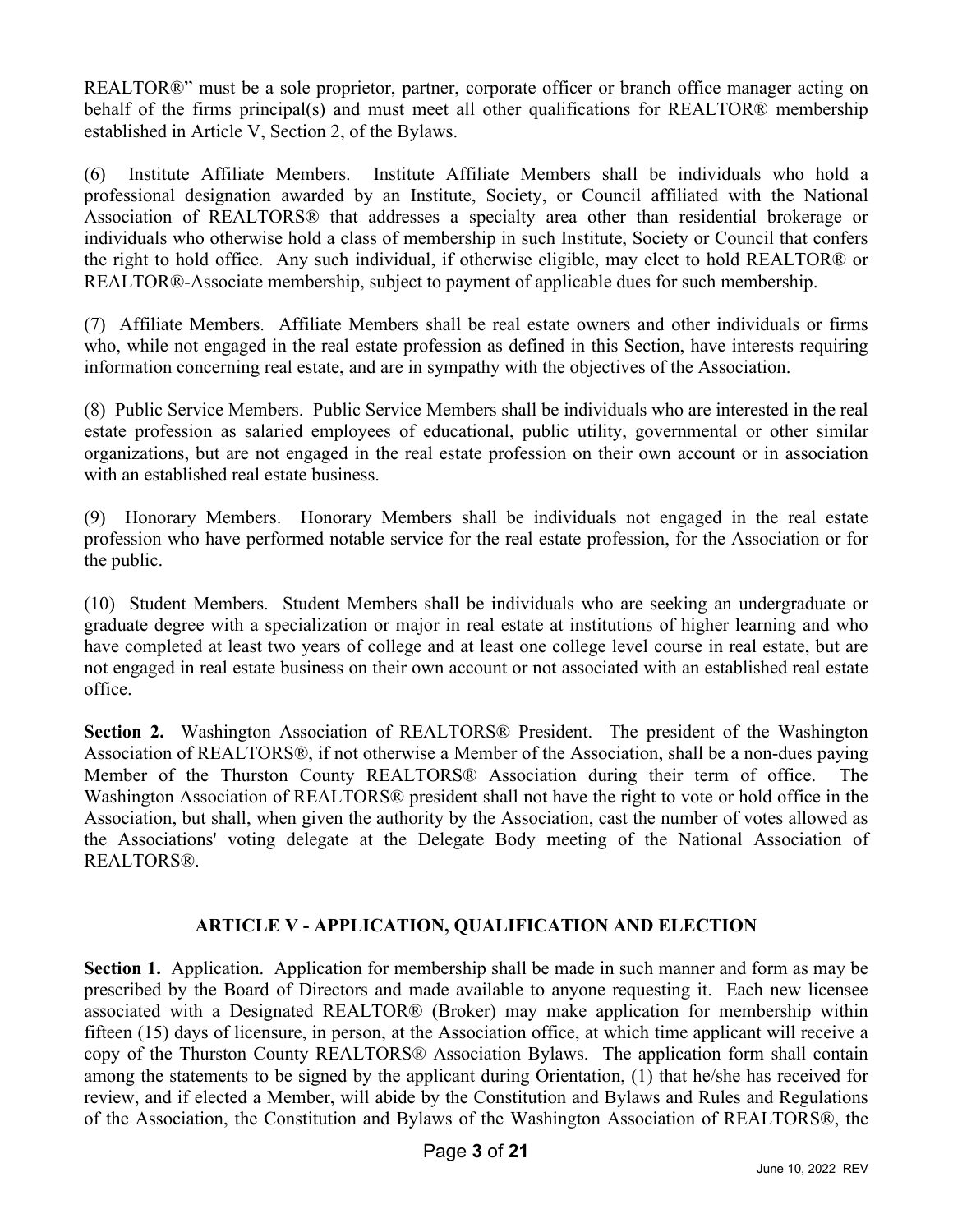Constitution and the Bylaws of the National Association of REALTORS®, and if a REALTOR® or REALTOR-ASSOCIATE®, will abide by the Code of Ethics of the National Association of REALTORS®, including the obligation to arbitrate controversies arising out of real estate transactions as specified by Article 17 of the Code of Ethics, and as further specified in the Code of Ethics and Arbitration Manual of the National Association of REALTORS®, as from time to time amended, and (2) that applicant consents that the Association, through its Membership Committee or otherwise, may invite and receive information and comment about applicant from any Member or other persons, and that applicant agrees that any invitation shall be conclusively deemed to be privileged and not form the basis of any action for slander, libel, or defamation of character.

## **Section 2. Qualification.**

(a) An applicant for REALTOR® Membership who is a sole proprietor, partner, corporate officer, or branch office manager of a real estate firm shall supply evidence satisfactory to the Membership Committee that he/she is actively engaged in the real estate profession, and maintains a current, valid real estate broker's or salesperson's license or is licensed or certified by an appropriate state regulatory agency to engage in the appraisal of real property, has a place of business within the state, or a state contiguous thereto, (unless a secondary Member), has no record of recent or pending bankruptcy, has no record of official sanctions involving unprofessional conduct, agrees to complete a course of instruction covering the Bylaws and Rules and Regulations of the Association, the Bylaws of the Washington Association of REALTORS®, and the Constitution and Bylaws and Code of Ethics of the National Association of REALTORS®, and shall pass such reasonable and nondiscriminatory written examination thereon as may be required by the Committee, and shall agree that if elected to membership, will abide by such Constitution, Bylaws, Rules and Regulations, and the Code of Ethics. NOTE: Article IV, Section 2, of the NAR Bylaws prohibits Member Boards from knowingly granting REALTOR® or REALTOR-ASSOCIATE® membership to any applicant who has an unfulfilled sanction pending which was imposed by another Board or Association of REALTORS® for violation of the Code of Ethics.

(b) Individuals who are actively engaged in the real estate profession other than as sole proprietors, partners, corporate officers, or branch office managers in order to qualify for REALTOR® Membership, shall at the time of application, be associated either as an employee or as an independent contractor with a Designated REALTOR® Member of the Board or a Designated REALTOR® Member of another board (if a secondary Member) and must maintain a current, valid real estate broker's or salesperson's license or be licensed or certified by an appropriate state regulatory agency to engages in the appraisal of real property, shall complete a course of instructions covering the Bylaws and Rules and Regulations of the Board, the Bylaws of the Washington Association of REALTORS®, and the Constitution and Bylaws and Code of Ethics of the National Association of REALTORS®, and shall pass such reasonable and nondiscriminatory written examinations thereon as may be required by the Membership Committee and shall agree in writing that if elected to membership he/she will abide by such Constitution, Bylaws, Rules and Regulations, and the Code of Ethics.

(c) The Board/Association will also consider the following in determining an applicant's qualifications for REALTOR® membership:

- 1. All final findings of Code of Ethics violations and violations of other membership duties in any other association within the past three (3) years
- 2. Pending ethics complaints (or hearings)
- 3. Unsatisfied discipline pending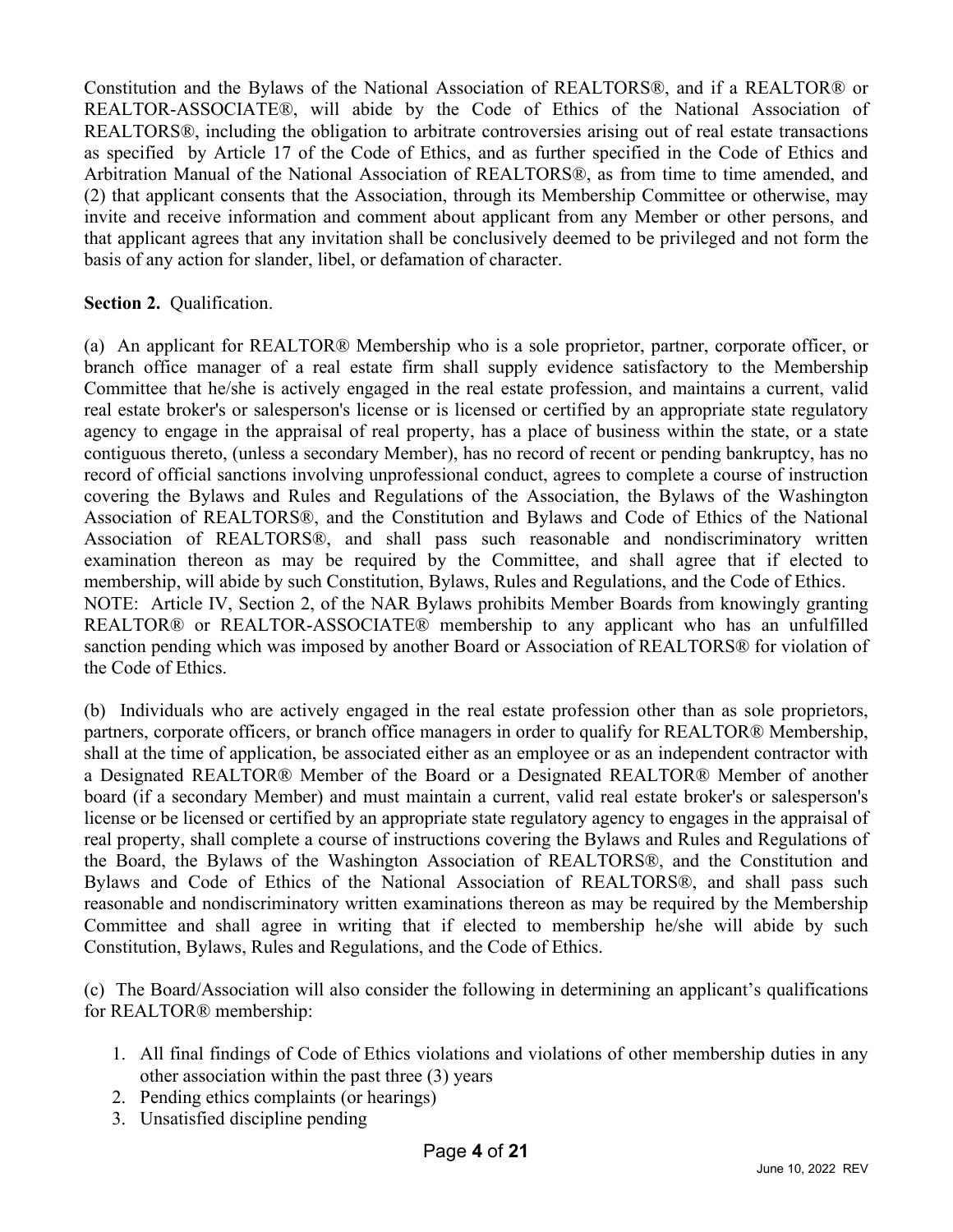- 4. Pending arbitration requests (or hearings)
- 5. Unpaid arbitration awards or unpaid financial obligations to any other association or association MLS
- 6. Any misuse of the term REALTOR® or REALTORS® in the name of the applicant's firm.

"Provisional" membership may be granted in instances where ethics complaints or arbitration requests (or hearings) are pending in other associations or where the applicant for membership has unsatisfied discipline pending in another association (except for violations of the Code of Ethics; See Article V, Section 2(a) NOTE) provided all other qualifications for membership have been satisfied. Associations may reconsider the membership status of such individuals when all pending ethics and arbitration matters (and related discipline) have been resolved or if such matters are not resolved within six months from the date that provisional membership is approved. Provisional Members shall be considered REALTORS® and shall be subject to all of the same privileges and obligations of REALTORS® membership. If a Member resigns from another association with an ethics complaint or arbitration request pending, the association may condition membership on the applicant's certification that he/she will submit to the pending ethics or arbitration proceeding (in accordance with the established procedures of the association to which the applicant has made application) and will abide by the decision of the hearing panel.

**Section 3.** Election. The procedure for election to membership shall be as follows:

(a) The Chief Staff Executive (or duly authorized designee) shall determine whether the applicant is applying for the appropriate class of membership.

(b) The Board of Directors shall review the qualifications of the applicant and the recommendations of the Chief Staff Executive (or duly authorized designee) and then vote on the applicant's eligibility for membership. If the applicant receives a majority vote of the Board of Directors, he shall be declared elected to membership and shall be advised by written notice.

(c) The Board of Directors may not reject an application without providing the applicant with advance notice of the findings, an opportunity to appear before the Board of Directors, to call witnesses on his behalf, to be represented by counsel, and to make such statements as he deems relevant. The Board of Directors may also have counsel present. The Board of Directors shall require that written minutes be made of any hearing before it or may electronically or mechanically record the proceedings.

(d) If the Board of Directors determines that the application should be rejected, it shall record its reasons with the Chief Staff Executive (or duly authorized designee). If the Board of Directors believes that denial of membership to the applicant may become the basis of litigation and a claim of damage by the applicant, it may specify that denial shall become effective upon entry in a suit by the Board for a declaratory judgment by a court of competent jurisdiction of a final judgment declaring that the rejection violates no rights of the applicant.

**Section 4.** New Member Code of Ethics Orientation. Applicants for REALTOR® membership and provisional REALTOR® Members (where applicable) shall complete an orientation program on the Code of Ethics of not less than two hours and thirty minutes of instructional time. This requirement does not apply to applicants for REALTOR® memberships or provisional Members who have completed comparable orientation in another association, provided that REALTOR® membership has been continuous, or that any break in membership is for one year or less.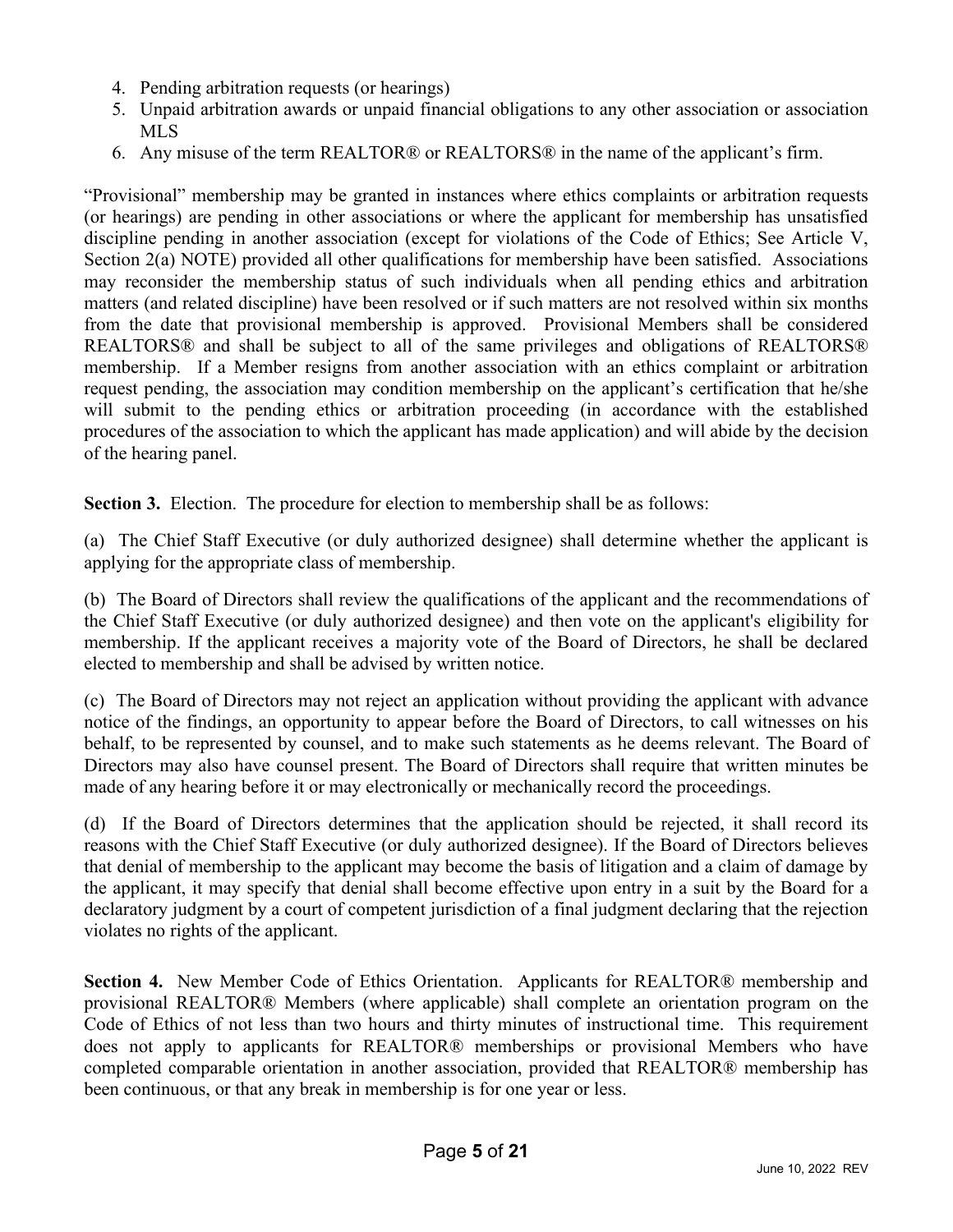Failure to satisfy this requirement within 90 days of the date of application (or, alternatively, the date that provisional membership was granted), will result in denial of the membership allocation or termination of provisional membership.

NOTE: Orientation programs must meet the learning objectives and minimum criteria established from time to time by the National Association of REALTORS®.

**Section 5.** REALTOR® Code of Ethics Training. Effective January 1, 2019, through December 31, 2021, and for successive three year periods thereafter, each REALTOR® member of the association (with the exception of REALTOR® members granted REALTOR® Emeritus status by the National Association) shall be required to complete ethics training of not less than two (2) hours and thirty (30) minutes of instructional time. This requirement will be satisfied upon presentation of documentation that the member has completed a course of instruction conducted by this or another REALTOR® association, the State Association of REALTORS® or the NATIONAL ASSOCIATION OF REALTORS®, which meets the learning objectives and minimum criteria established by the NATIONAL ASSOCIATION OF REALTORS® from time to time. REALTOR® members who have completed training as a requirement of membership in another association and REALTOR® members who have completed the New Member Code of Ethics Orientation during any three year cycle shall not be required to complete additional ethics training until a new three year cycle commences.

Failure to satisfy the required periodic ethics training shall be considered a violation of a membership duty. Failure to meet the requirement in any three year cycle will result in suspension of membership for the first two months (January and February) of the year following the end of any three year cycle or until the requirement is met, whichever occurs sooner. On March 1 of that year, the membership of a member who is still suspended as of that date will be automatically terminated.

# **□ Discipline of REALTOR® Members.**

Any REALTOR® member of the association may be disciplined by the board of directors for violations of the Code of Ethics or other duties of membership, after a hearing as described in the *Code of Ethics and Arbitration Manual* of the association, provided that the discipline imposed is consistent with the discipline authorized by the Professional Standards Committee of the NATIONAL ASSOCIATION OF REALTORS® as set forth in the *Code of Ethics and Arbitration Manual* of the National Association.

# **□ Enforcement of the Code.**

The responsibility of the association and of association members relating to the enforcement of the Code of Ethics, the disciplining of members, and the arbitration of disputes, and the organization and procedures incident thereto, shall be governed by the Code of Ethics and Arbitration Manual of the NATIONAL ASSOCIATION OF REALTORS®, as amended from time to time, which is by this reference incorporated into these Bylaws, provided, however, that any provision deemed inconsistent with state law shall be deleted or amended to comply with state law.

## **Section 6.** Status Changes.

(a) A REALTOR® who changes the conditions under which he/she holds membership shall be required to provide written notification to the Association within thirty (30) days. A REALTOR® (nonprincipal) who becomes a principal in the firm with which he has been licensed or, alternatively, becomes a principal in a new firm which will be comprised of REALTOR® principals may be required to satisfy any previously unsatisfied membership requirements applicable to REALTOR® (principal) and/or Members but shall, during the period of transition from one status of membership to another, be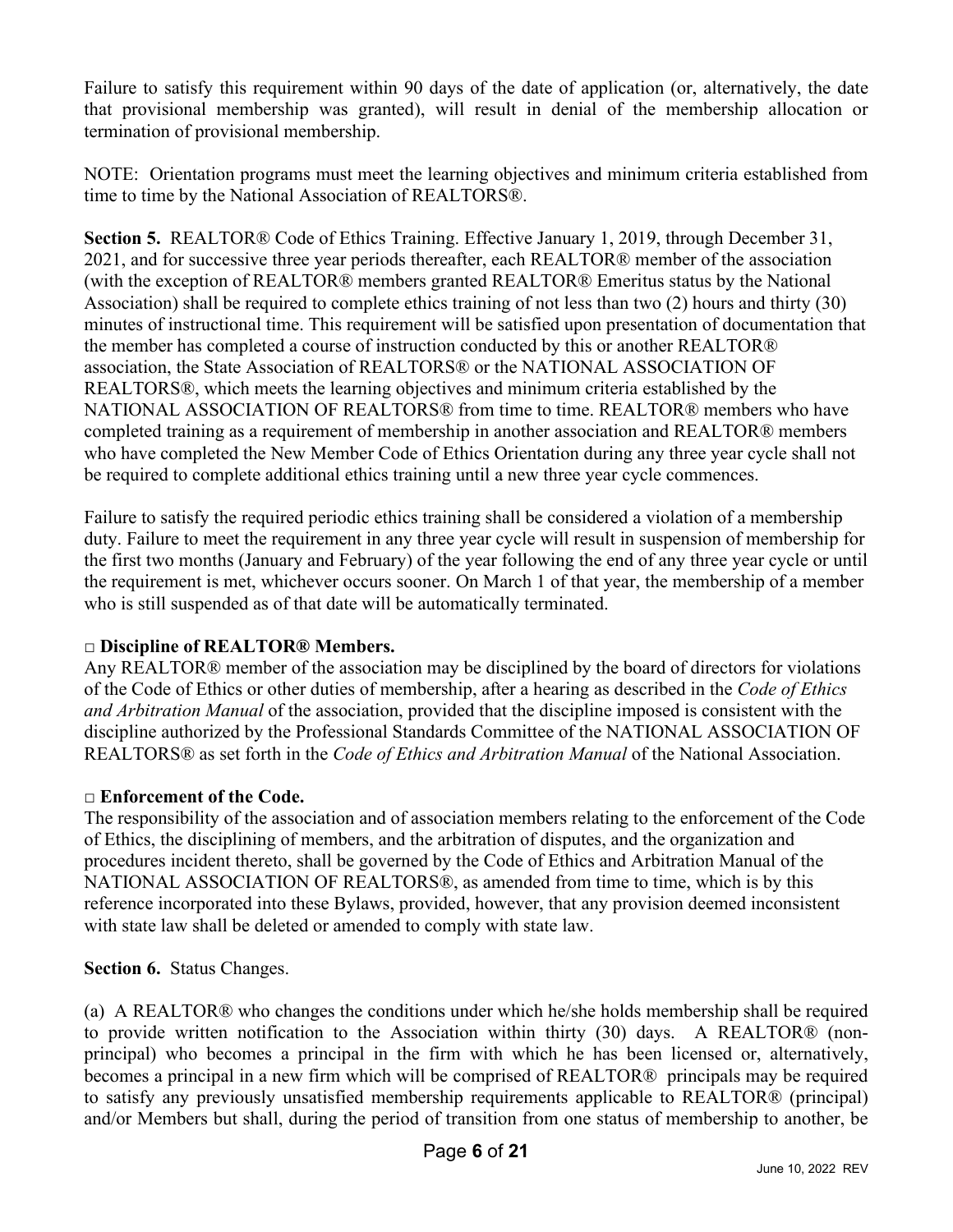subject to all of the privileges and obligations of a REALTOR® (principal). If the REALTOR® (nonprincipal does not satisfy the requirements established in these Bylaws for the category of membership to which they have transferred within thirty (30) days of the date they advised the Association of their change in status, their new membership application will terminate automatically unless otherwise so directed by the Board of Directors.

(b) Any application fee related to a change in membership status shall be reduced by an amount equal to any application fee previously paid by the applicant.

(c) Dues shall be prorated per quarter from the date of real estate licensure in a REALTOR® Member Company.

# **ARTICLE VI - PRIVILEGES AND OBLIGATIONS**

**Section 1.** Certification of REALTORS®. Each Designated REALTOR® (Broker) Member of the Association shall certify to the Board of Directors during the month of December on a form provided by the Association a complete listing of individuals licensed or certified in the REALTOR®'S office(s) and shall designate a primary board for each individual who holds membership. Designated REALTORS® (Brokers) shall also identify any non-Member licensees in the REALTOR®'S office(s) and if Designated REALTOR® (Broker) dues have been paid to another board based on said non-Member licensees, the Designated REALTOR® (Broker) shall identify the Board to which dues have been remitted. These declarations shall be used for purposes of calculating dues under Article X, Section 2(a) of the Bylaws. Throughout the year each Designated REALTOR® (Broker) Members shall also notify the Association of any additional individual(s) new Members, Transfers, or Reinstates licensed or certified with the firm(s) within fifteen (15) days of the date of affiliation or severance of the individual.

**Section 2.** Action against non-REALTORS® Members. Any Member of the Association may be reprimanded, fined, placed on probation, suspended, or expelled by the Board of Directors for a violation of these Bylaws and Association Rules and Regulations not inconsistent with these Bylaws, after a hearing is provided in the Code of Ethics and Arbitration Manual of the Association. Although Members other than REALTORS® are neither subject to the Code of Ethics nor subject to its enforcement by the Association, such Members are encouraged to abide by the principles established in the Code of Ethics of the National Association of REALTORS® and conduct their business and professional practices accordingly. Further, Members other than REALTORS® may, upon recommendation of the Membership Committee, or upon recommendation by a hearing panel of the Professional Standards Committee, be subject to discipline as described above, for any conduct which in the opinion of the Board of Directors, applied on a non-discriminatory basis, reflects adversely on the terms REALTOR® or REALTORS®, and the real estate industry, or for conduct that is inconsistent with or adverse to the objectives and purposes of the local Association, the Washington Association of REALTORS®, and the National Association of REALTORS®.

**Section 3.** Action against REALTORS® Members. Any REALTOR® Member of the Association may be disciplined by the Board of Directors for violations of the Code of Ethics or other duties of membership, after a hearing as described in the Code of Ethics and Arbitration Manual of the Association, provided that the discipline imposed is consistent with the discipline authorized by the Professional Standards Committee of the National Association of REALTORS® as set forth in the Code of Ethics and Arbitration Manual of the National Association of REALTORS®.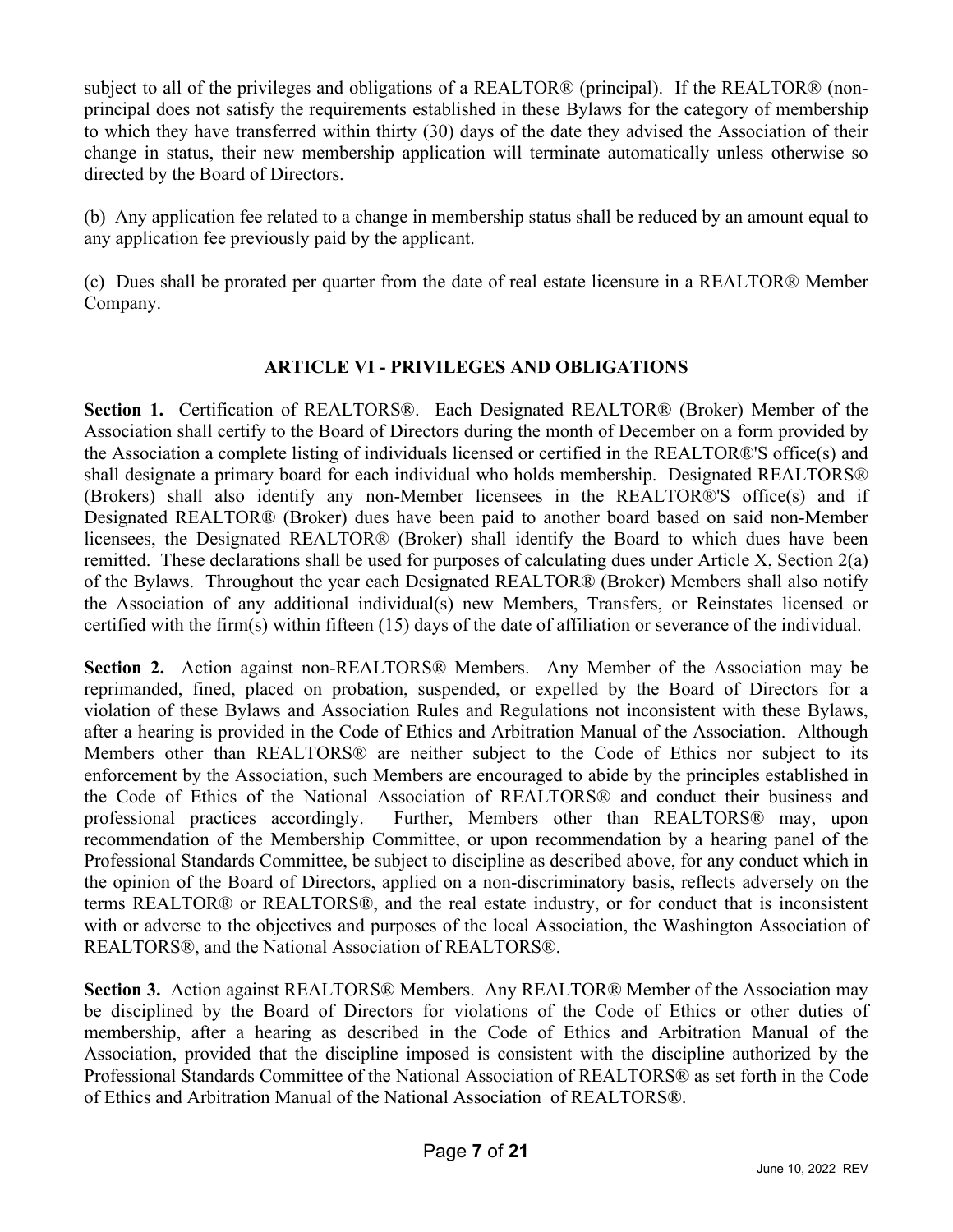**Section 4.** Resignations of Members. Resignations of Members shall become effective when received in writing by the Board of Directors, provided, however, that if any Member submitting the resignation is indebted to the Association for dues, fees, fines, or other assessments of the Association of any of its services, departments, divisions, or subsidiaries, the Association may condition the right of the resigning Member to reapply for membership upon payment in full of all such monies owed.

**Section 5.** Resignation and Pending Complaints. If a Member resigns from the Association, or otherwise causes his/her Membership to terminate, with an ethics complaint pending, the complaint shall be processed until the decision of the association with respect to disposition of the complaint is final by this association (if respondent does not hold membership in any other association) or by any other association in which the respondent continues to hold membership. If an ethics respondent resigns or otherwise causes membership in all boards to terminate before an ethics complaint is filed alleging unethical conduct occurred while the respondent was a REALTOR®, the complaint, once filed, shall be processed until the decision of the association with respect to disposition of the complaint is final. in any instance where an ethics hearing is held subsequent to an ethic respondent's resignation or membership termination, any discipline ratified by the Board of Directors shall be held in abeyance until such time as the respondent rejoins an association of REALTORS®.

If a Member resigns or otherwise causes membership to terminate, the duty to submit to arbitration (or to mediation if required by the association) continues in effect even after membership lapses or is terminated, provided that the dispute arose while the former Member was a REALTOR®.

# **Section 6.** REALTOR® Members.

(a) REALTOR® Members, whether primary or secondary, in good standing whose financial obligations to the Association of REALTORS® are paid in full shall be entitled to vote and to hold elective office in the Association, may use the terms REALTOR® and REALTORS®, which use shall be subject to the provisions of Article VIII, and have the primary responsibility to safeguard and promote the standards, interests, and welfare of the Association and the real estate profession.

(b) If a REALTOR® Member is a principle in a firm, a partnership, or corporation and is suspended or expelled, the firm, partnership or corporation shall not use the terms REALTOR® or REALTORS® in connection with its business during the period of suspension, or until readmission to REALTOR® Membership, or unless connection with the firm, partnership or corporation is severed, whichever may apply. The membership of all other principles, partners or corporate officers shall suspend or terminate during the period of suspension of the disciplined Member or until readmission of the disciplined Member, or unless connection of the disciplined Member with the firm, partnership or corporation is severed, whichever may apply. Further, the membership of REALTORS® other than principles who are employed or affiliated as independent contractors with the disciplined Member shall suspend or terminate during the period of suspension of the disciplined Member or until connection of the disciplined Member with the firm, partnership, or corporation is severed, or unless the REALTOR® member (non-principal) elects to sever his/her connection with the REALTOR® and affiliate with another REALTOR® member in good standing in the association, whichever may apply.

If a REALTOR® member who is other than a principal in a firm, a partner in a partnership or corporation is suspended or expelled, the use of the terms REALTOR® or REALTORS® by the firm, partnership or corporation shall not be affected.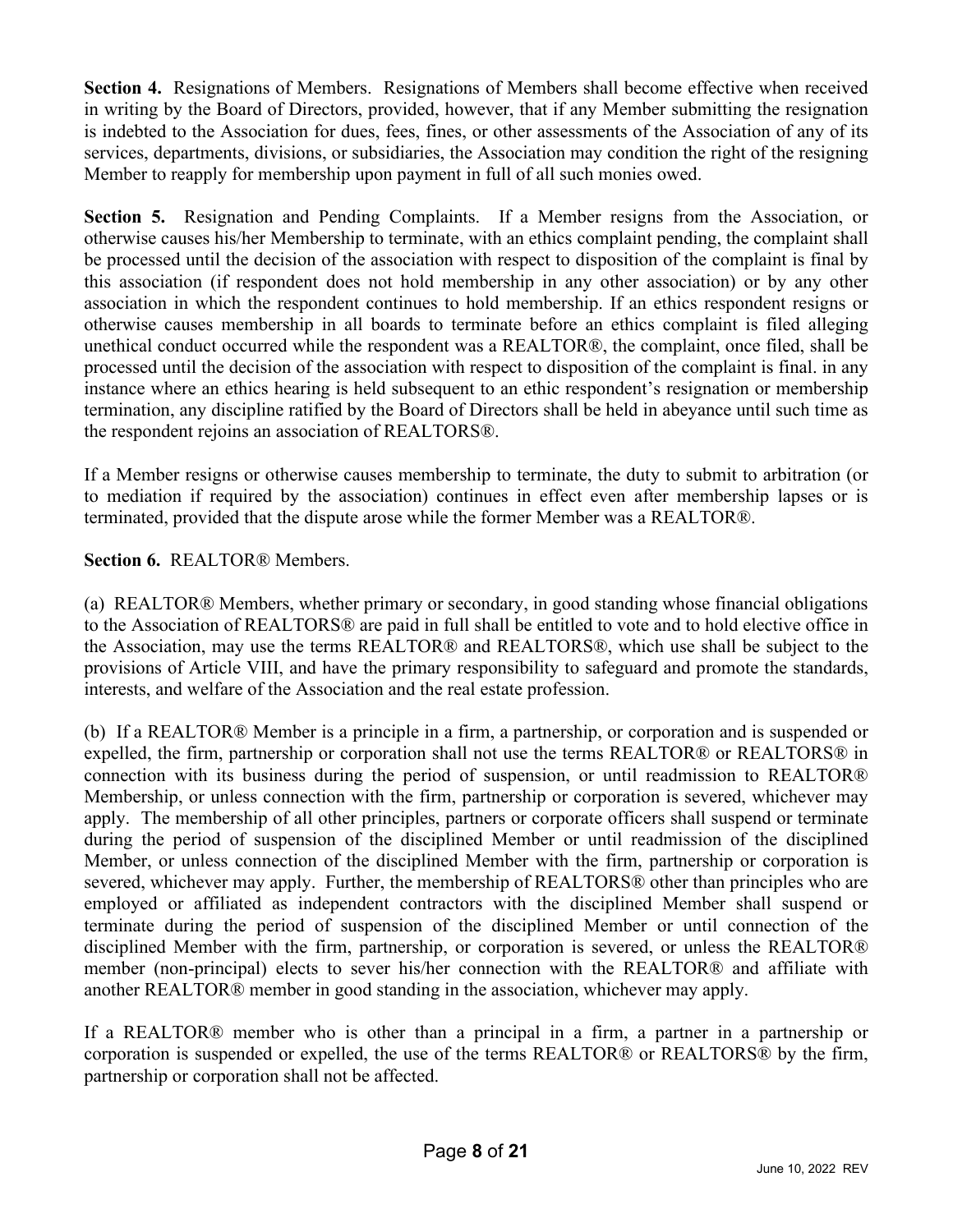(c) In any action taken against a REALTOR® Member for suspension or expulsion under Section 6(b) hereof, notice of such action shall be given to all REALTORS® employed or affiliated as independent contractors with such REALTOR® Member and shall be advised that the provisions in Article VI, Section 6(b) shall apply.

**Section 7.** Institute Affiliate Members. Institute Affiliate Members shall have rights and privileges and be subject to such obligations as are prescribed by the Board of Directors consistent with the Constitution and By-laws of the National Association of REALTORS®.

NOTE: Local association establish the rights and privileges to be conferred on Institute Members except that no Institute Affiliate Member may be granted the right to use the term REALTOR®, REALTOR-ASSOCIATE®, or the REALTOR® logo; to serve as President of the local association: or to be a participant in the local associations Multiple Listing Service.

**Section 8.** Affiliate Members. Affiliate Members shall have such privileges and rights and be subject to such obligations as may be prescribed by the Board of Directors.

**Section 9.** Public Service Members. Public Service Members shall have such privileges and rights and be subject to such obligation as may be prescribed by the Board of Directors.

**Section 10.** Honorary Members. Honorary Members shall confer no rights except the right to attend meetings and participate in discussions, and shall impose no obligations.

**Section 11.** Student Members. Student Members shall have such privileges and rights and shall be subject to such obligations as may be prescribed by the Board of Directors.

**Section 12.** Harassment. Any Member of the Association may be reprimanded, placed on probation, suspended or expelled for harassment of an Association employee or Association Officer or Director after an investigation in accordance with the established procedures of the Association. As used in this Section, harassment means any verbal or physical conduct including threatening or obscene language, unwelcome sexual advances, stalking, action including strikes, shoves, kicks, or other similar physical contact, or threats to do the same, or any other conduct with the purpose or effect of unreasonably interfering with an individual's work performance by creating a hostile, intimidating or offensive work environment. The decision of the appropriate disciplinary action to be taken shall be made by the investigatory team comprised of the President, and President-Elect and/or President-Elect and one member of the Board of Directors selected by the highest-ranking officer not named in the complaint, upon consultation with legal counsel for the Association. Disciplinary action may include any sanction authorized in the Association's Code of Ethics and Arbitration Manual. If the complaint names the President or President- Elect, they may not participate in the proceedings and shall be replaced by the Immediate Past President or alternatively, by another member of the Board of Directors selected by the highest ranking officer not named in the complaint.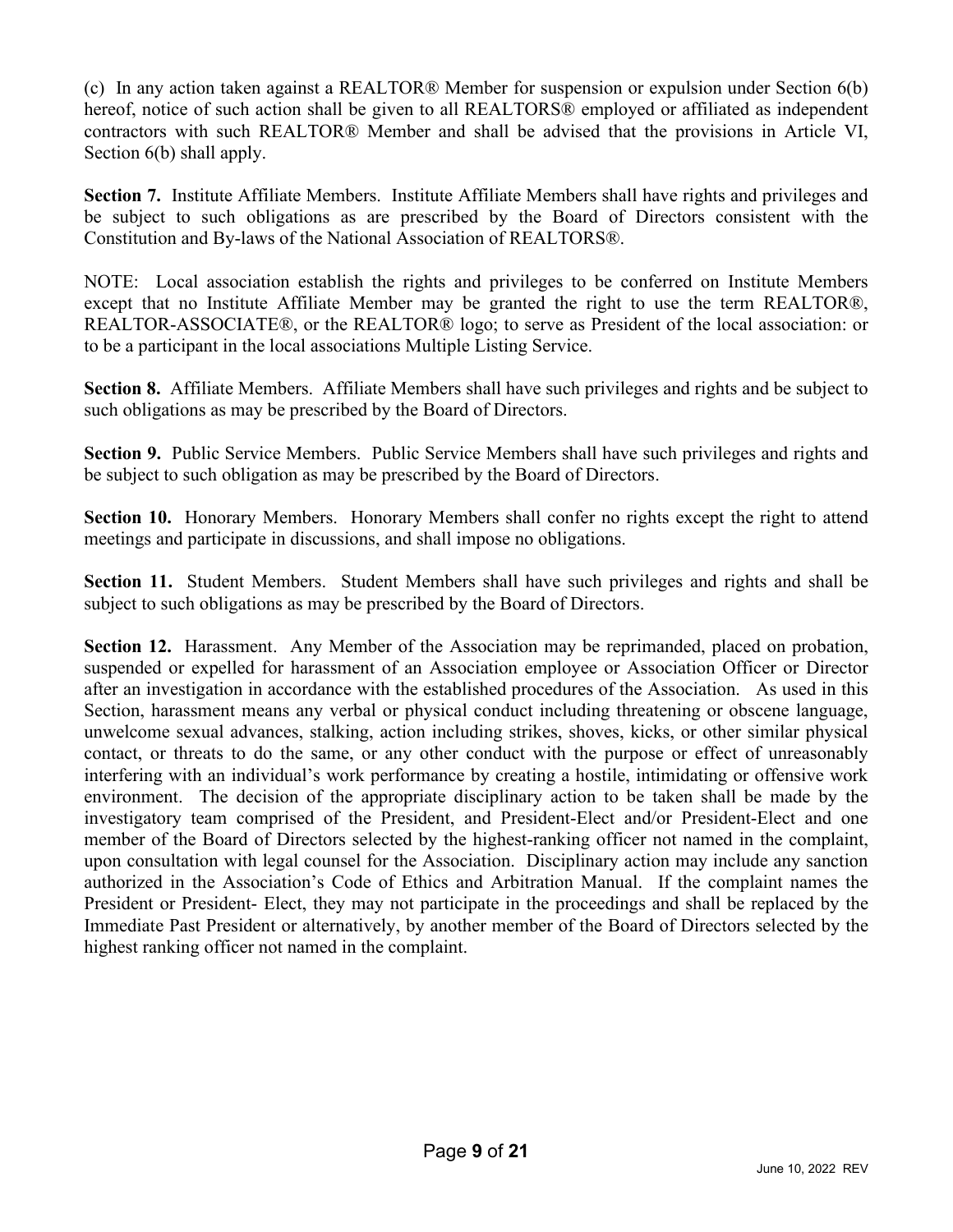### **ARTICLE VII - PROFESSIONAL STANDARDS AND ARBITRATION**

**Section 1.** The responsibility of the Association and Association Members relating to the enforcement of the Code of Ethics, the disciplining of Members and the arbitration of disputes and the organization and procedures incident thereto shall be governed by the Code of Ethics and Arbitration Manual of the National Association of REALTORS® as from time to time amended, which by this reference is made a part of these Bylaws, provided, however, that any provision deemed inconsistent with state law shall be deleted or amended to comply with state law.

**Section 2.** It shall be the duty and responsibility of every REALTOR® Member of this Association to abide by the Constitution and Bylaws and the rules and regulations of the Association, the Constitution and Bylaws of the Washington Association of REALTORS®, the Constitution and Bylaws of the National Association of REALTORS®, and to abide by the Code of Ethics of the National Association of REALTORS®, including the duty to arbitrate controversies arising out of real estate transactions as specified by Article 17 of the Code of Ethics, and as further defined and in accordance with the procedures set forth in the Code of Ethics and Arbitration Manual of this Association as from time to time amended.

### **ARTICLE VIII - USE OF THE TERMS REALTOR®, REALTORS®, AND REALTOR® TRADEMARK**

**Section 1.** Use of the terms "REALTOR®" and "REALTORS®" by the Members shall, at all times, be subject to the provisions of the Constitution and Bylaws of the National Association of REALTORS® and the Rules and Regulations prescribed by its Board of Directors. The Association shall have authority to control, jointly and in full cooperation with the National Association of REALTORS®, use of terms within its jurisdiction. Any misuse of the terms by Members is a violation of a membership duty and may subject Members to disciplinary action by the Board of Directors after a hearing as provided for in the Association's Code of Ethics and Arbitration Manual.

**Section 2.** REALTOR® Members of the Association shall have the privilege of using the term "REALTOR®"or "REALTORS®" in connection with their place of business within the State, or a state contiguous thereto, so long as they remain REALTOR® Members in good standing. No other class of Members shall have this privilege.

**Section 3**. A REALTOR® principal member may use the terms REALTOR® and REALTORS®, only if all the principals of such firm, partnership, or corporation who are actively engaged in the real estate profession within the state or a state contiguous thereto are REALTOR® members or Institute Affiliate members as described in Section 7 of Article IV.

In the case of a REALTOR® principal member whose business activity is substantially all commercial, the right to use the term REALTOR® or REALTORS® shall be limited to office locations in which a principal holds REALTOR® membership. If a firm, partnership, or corporation operates additional places of business in which no principal holds REALTOR® membership, the term REALTOR® or REALTORS® may not be used in any reference to those additional places of business.

**Section 4.** Institute Affiliate Members shall not use the term "REALTOR®"or "REALTORS®" or the imprint of the emblem seal of the National Association of REALTORS®.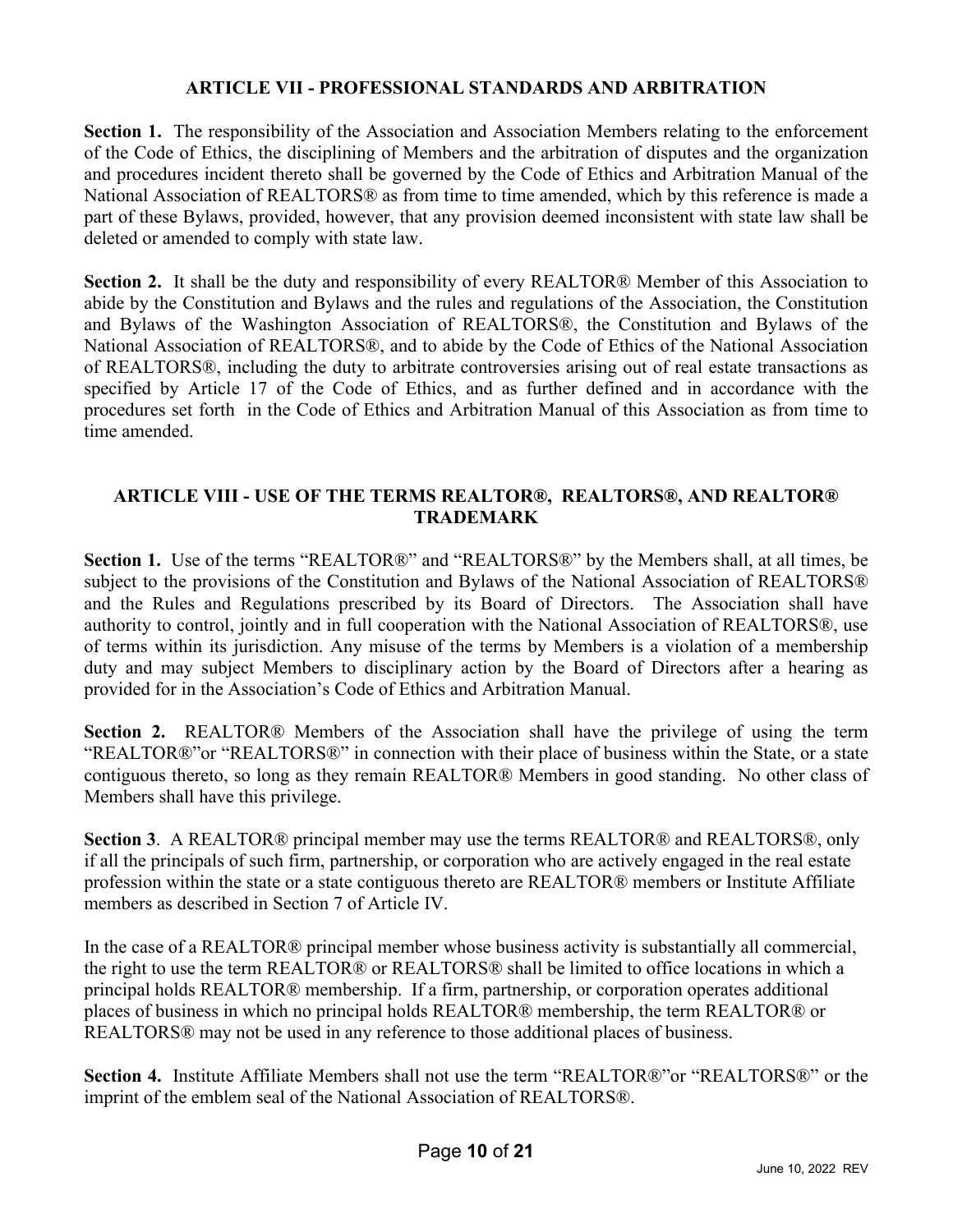#### **ARTICLE IX - STATE AND NATIONAL MEMBERSHIPS**

**Section 1.** The Association shall be a member of the National Association of REALTORS® and of the Washington Association of REALTORS®, Inc. By reason of the Association's Membership, each REALTOR® Member of the Member Association shall be entitled to membership in the National Association of REALTORS® and the Washington Association of REALTORS®, Inc. The Association shall continue as a member of the State and National Associations, unless by a majority vote of all its REALTOR® Members, decision is made to withdraw, in which case the State and National Associations shall be notified at least one month in advance of the date designated for the termination of such membership.

Section 2. The Association recognizes the exclusive property rights of the National Association of REALTORS® in the terms "REALTOR®, "REALTORS®". The Association shall discontinue use of the terms in any form in its name upon ceasing to be a member of the National Association of REALTORS®, or upon a determination by the Board of Directors of the National Association of REALTORS® that it has violated the conditions imposed upon the terms.

**Section 3.** The Association adopts the Code of Ethics of the National Association of REALTORS® and agrees to enforce the Code among its REALTOR® membership. The Association and all of its Members agrees to abide by the Constitution, Bylaws, Rules and Regulations and policies of the National Association of REALTORS® and the Washington Association of REALTORS®, Inc.

## **ARTICLE X - FEES, DUES, FINES AND ASSESSMENTS**

**Section 1.** Application Fee. The Board of Directors may adopt an application fee for REALTOR® Membership and Affiliate Membership in reasonable amounts, not exceeding three times the amount of annual dues for the REALTOR® Membership. The application fee and the payment of dues owed shall accompany each application for REALTOR® Membership or Affiliate Membership. The dues shall become the property of the Association upon final approval for membership.

## **Section 2.** Dues.

(a) The local annual dues of each type of membership shall be as recommended by the Board of Directors and passed by the Membership.

(b) Designated REALTOR® Members' Dues. The annual dues of each Designated REALTOR® shall be in such amount as established annually by the Board of Directors, plus an additional amount to be established annually by the Board of Directors times the number of real estate salespersons and licensed or certified appraisers who (1) are employed by or affiliated as independent contractors, or who are otherwise directly or indirectly licensed with such REALTOR® Member, and (2) are not REALTORS® Members of any Board in the state or a state contiguous thereto or Institute Affiliate Members of the Board. In calculating the dues payable to the Board by a Designated REALTOR® Member, non-Member licensees as defined in (1) and (2) of this paragraph shall not be include in the computation of dues if the Designated REALTOR® has paid dues based on said non-Member licensees in another Board in the state or a state contiguous thereto, provided the Designated REALTOR® notifies the Board in writing the identity of the Board to which dues have been remitted. In the case of a Designated REALTOR® Member in a firm, partnership, or corporation whose business activity is substantially all commercial, any assessments for non-Member licensees shall be limited to licensees affiliated with the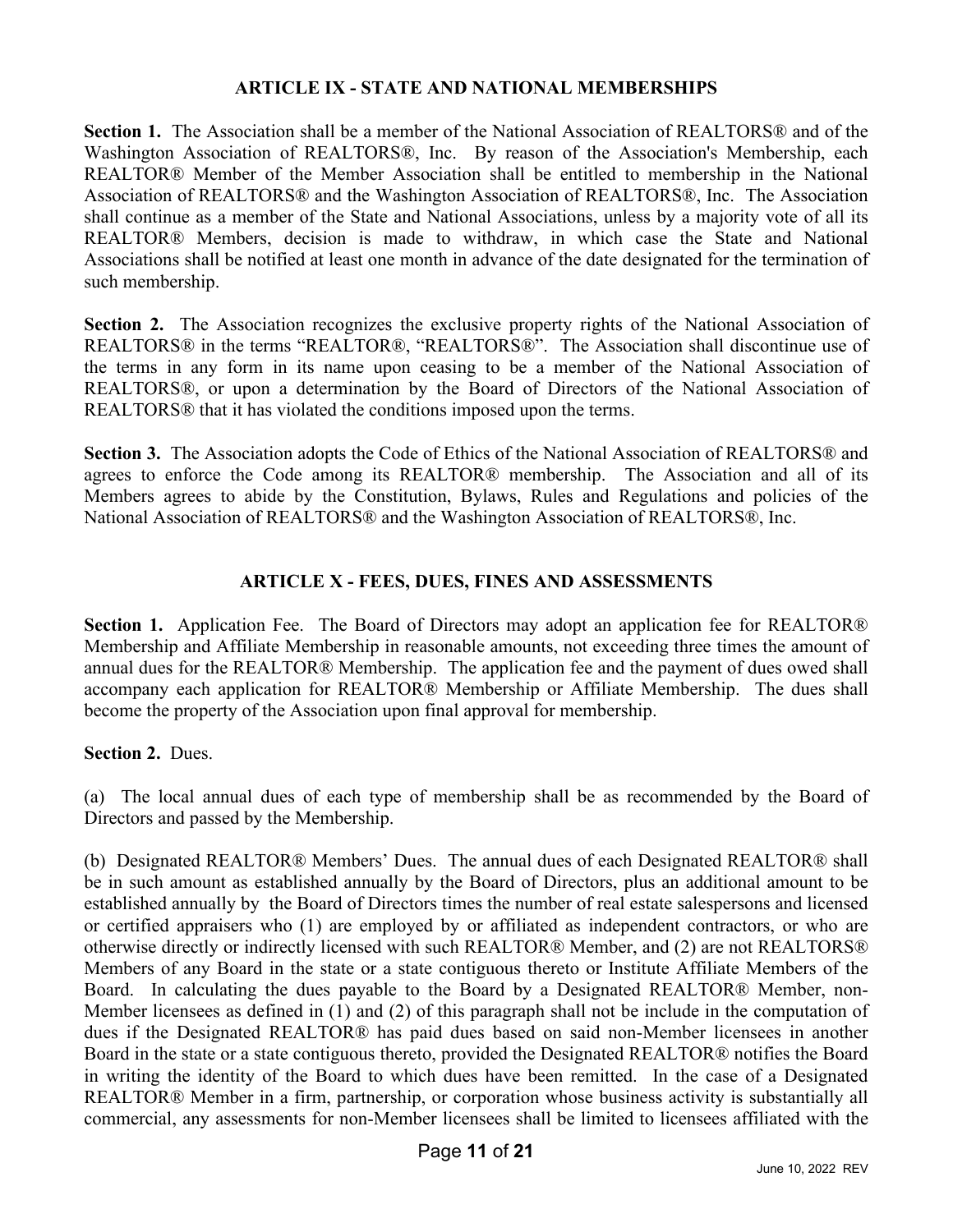Designated REALTOR® (as defined in (1) and (2) of this paragraph) in the office where the Designated REALTOR® holds membership, and any other offices of the firm located within the jurisdiction of this board.

(c) For the purpose of this Section, a REALTOR® Member of a Member Board shall be held to be any Member who has a place or places of business within the state, or a state contiguous thereto and who, as a principle, partner, or corporate officer, or branch office manager of a real estate firm, partnership, or corporation, is actively engaged in the real estate profession as defined in Article 111, Section 1, of the Constitution of the National Association of REALTORS®. An individual shall be deemed to be licensed with a REALTOR®, or by any broker who is licensed with the REALTOR®, or by any entity in which the REALTOR® has a direct or indirect ownership interest and which is engaged in other aspects of the real estate business provided that such licensee is not otherwise included in the computation of dues payable by the principal of the entity.

A REALTOR® with a direct or indirect ownership interest in an entity engaged exclusively in soliciting and/or referring clients and customers to the REALTOR® for consideration on a substantially exclusive basis shall annually file with the Association on a form approved by the Association a list of the licensees affiliated with that entity and shall certify that all of the licensees affiliated with the entity are solely engaged in referring clients and customers and are not engaged in listing, selling, leasing, managing , counseling or appraising real property. The individuals disclosed on such form shall not be deemed to be licensed with the REALTOR® filling the form for purposes of this Section and shall not be included in calculating the annual dues of the Designated REALTOR®. Designated REALTORS® shall notify the association within three (3) days of any change in status of licensees in a referral firm.

The exemption for any licensee included on the certification form shall automatically be revoked upon the individual being engaged in real estate licensed activities (listing, selling, leasing, renting, managing, counseling, or appraising real property) other than referrals, and dues for the current fiscal year shall be payable.

Membership dues shall be prorated for any licensee included on a certification form submitted to the Association who during the same calendar year applies for REALTOR® or REALTOR-ASSOCIATE® membership in the Association. However, membership dues shall not be prorated if the licensee held REALTOR® membership during the preceding calendar year.

(c) Institute Affiliate Members. The annual dues of each Institute Affiliate member shall be as established in Article II of the Bylaws of the National Association of REALTORS®.

**Section 3.** Local Dues Increase Limitation.

(a) The local annual dues of each type of membership (see Article IV) shall be as recommended by the Board of Directors and passed by the Membership. The Board of Directors, upon a majority vote of the Board, may increase the amount of annual dues paid to the local Association by the amount of the increase of the current Consumer Price Index (CPI), over the preceding two years, not to exceed a ten percent (10%) increase.

(b) The base for computing the adjustment is the United States Department of Labor, Bureau of Labor Statistics Consumer Price Index for all urban consumers for the United States (Seattle Average on the basis 1982 1984 = 100) which is published for the period nearest the date of the proposed dues increase. If the CPI is discontinued, the Board of Directors may utilize a similar Index.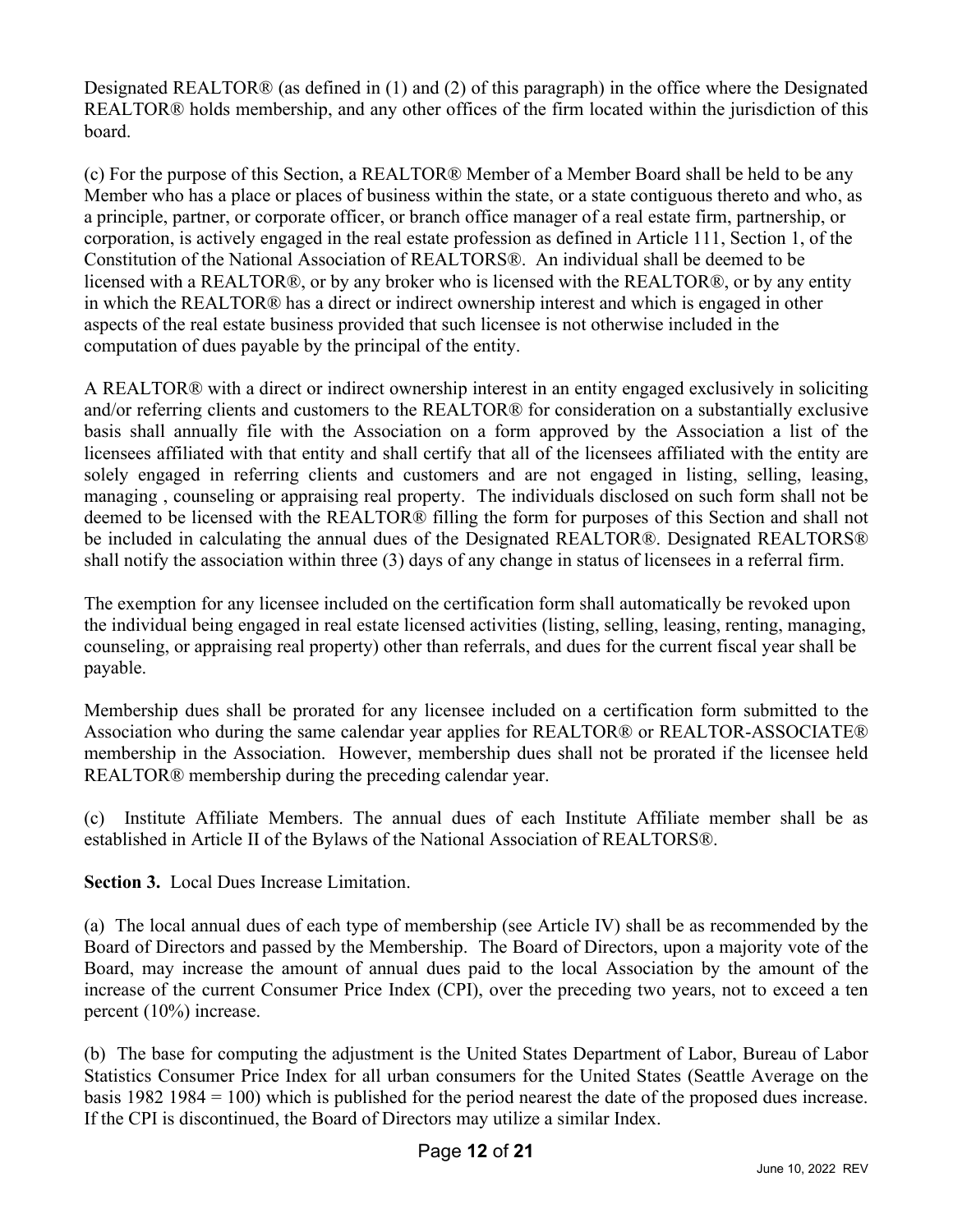(c) The Board review shall take place every two (2) years. The first such review shall occur in August 2007 with the next scheduled review to be held in August of 2009, and every two years thereafter. Any dues increase over and above the CPI or the 10% limit, will require the approval of the Association's General Membership pursuant to the requirements of this Article.

(d) To illustrate the operation of this Section 2(a), the following two examples are provided:

EXAMPLE #1: Year 1 CPI =  $6\%$ Year  $2$  CPI =  $1\%$ Total combined increase  $= 7\%$  for years 1 and 2 7% increase X local dues  $(\$150.00)$  = dues increase of  $\$10.50$ 

EXAMPLE  $#2$ :

Year 1 CPI =  $6\%$ Year 2 CPI =  $6\%$ Total combined increase  $= 12\%$  for years 1 and 2 12% increase reduced to 10% cap on dues increase 10% increase X local dues  $(\$150.00) =$  dues increase of  $\$15.00$ 

(e) For purposes of the first review in August 2007, any dues increase will be limited to the CPI increase over the last twelve (12) month period.

**Section 4.** Dues Payable.

(a) Dues for all Members shall be payable annually in advance on the first day of January. All dues delinquent thirty (30) days or more shall be assessed a \$50.00 Late Fee.

(b) For new applicants, the dues shall be calculated from the first day of the quarter, in which he/she becomes licensed with a Designated REALTOR® (Broker), and shall be prorated, by quarters, for the remainder of the year. Said dues shall be paid at the time of application (see Article X, Section 1.)

Section 5. Nonpayment of Financial Obligations. If dues, fees, fines or other assessments including amounts owed to the Association are not paid within one (1) month after the due date, the nonpaying Member is subject to suspension at the discretion of the Board of Directors. Two (2) months after due date, membership of the non-paying Member may be terminated at the discretion of the Board of Directors. Three (3) months after due date, membership of the non-paying Member shall automatically terminate unless within that time the amount is paid. However, no action shall be taken to suspend or expel a Member for nonpayment of disputed amounts until the accuracy of the amount owed has been confirmed by the Board of Directors. A former Member whose membership was terminated for nonpayment of dues, fees, fines, or other assessments duly levied in accordance with the provision of these Bylaws or the provision of other Rules and Regulations of the Association or any of its services, departments, divisions, or subsidiaries, may apply for reinstatement in a manner prescribed for new applicants for membership, after making payment in full of all accounts due as of the date of termination.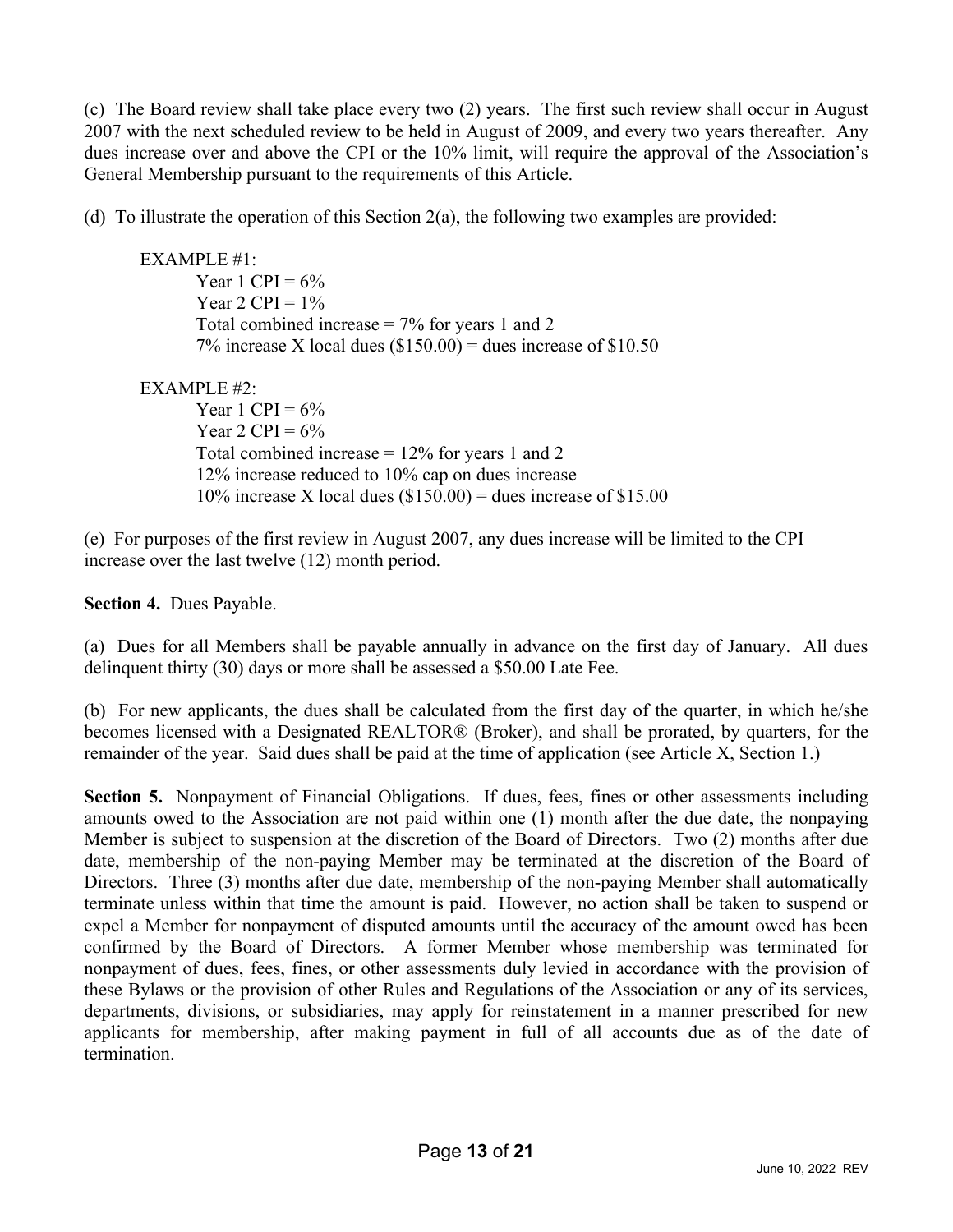**Section 6.** Deposits. All monies received by the Association for any purpose shall be deposited to the credit of the Association in a financial institution or institutions selected by Resolution of the Board of Directors.

**Section 7.** Expenditures. The Board of Directors shall administer the finances of the Association

**Section 8.** Notice of Dues, Fees, Fines, Assessment or Other Financial Obligations of Members. All dues, fees, fines, assessments or other financial obligations to the Association shall be noticed to the delinquent Association Member in writing setting forth the amount owed and due date.

## **ARTICLE XI - OFFICERS AND DIRECTORS**

**Section 1.** Officers. The elective officers of the Association shall be President, President-Elect, a Secretary and a Treasurer and a Treasurer-Elect. The Secretary and Treasurer may be the same person. They shall be elected for terms of one year.

**Section 2.** Qualification of Election or Appointment. Any Member qualified as a REALTOR® or Affiliate Member in the Association and in good standing, may be nominated to serve on the Board of Directors. Affiliate membership serving on the Board of Directors is limited to two (2) positions, for a two (2) year term, as two (2) additional Local Directors (Affiliates only). Only REALTORS® may be nominated for the position of President-Elect or President.

Appointment or election as a President or President-Elect shall be limited to those REALTOR® members who have served at least twelve (12) months as a Local or State Director at the time of taking office.

**Section 3.** Duties of Officers. The duties of the Officers shall be as outlined in the Policy Manual of the Thurston County REALTOR® Association.

**Section 4.** Board of Directors.

(a) The governing body of the Association shall be a Board of Directors. The Board of Directors shall consist of sixteen (16) positions. These sixteen positions shall be numbered 1 through 16 and shall be allocated as follows:

| Board Position #1 | To the current President of the Association. The term of office for this<br>Board position is one (1) year. |
|-------------------|-------------------------------------------------------------------------------------------------------------|
| Board Position #2 | To the President-Elect of the Association. The term of office for this                                      |
|                   | Board position is one (1) year.                                                                             |
| Board Position #3 | To the Secretary of the Association. The term of office for this Board                                      |
|                   | position is one $(1)$ year.                                                                                 |
| Board Position #4 | To the Treasurer of the Association. The term of office for this Board                                      |
|                   | position is one $(1)$ year.                                                                                 |
| Board Position #5 | To the Treasurer-Elect of the Association. The term of office for this                                      |
|                   | Board position is one (1) year.                                                                             |
| Board Position #6 | To the Immediate Past President of the Association. The term of office                                      |
|                   | for this Board position is one (1) year.                                                                    |
| Board Position #7 | To an Active Member of the Association. The term of office for this                                         |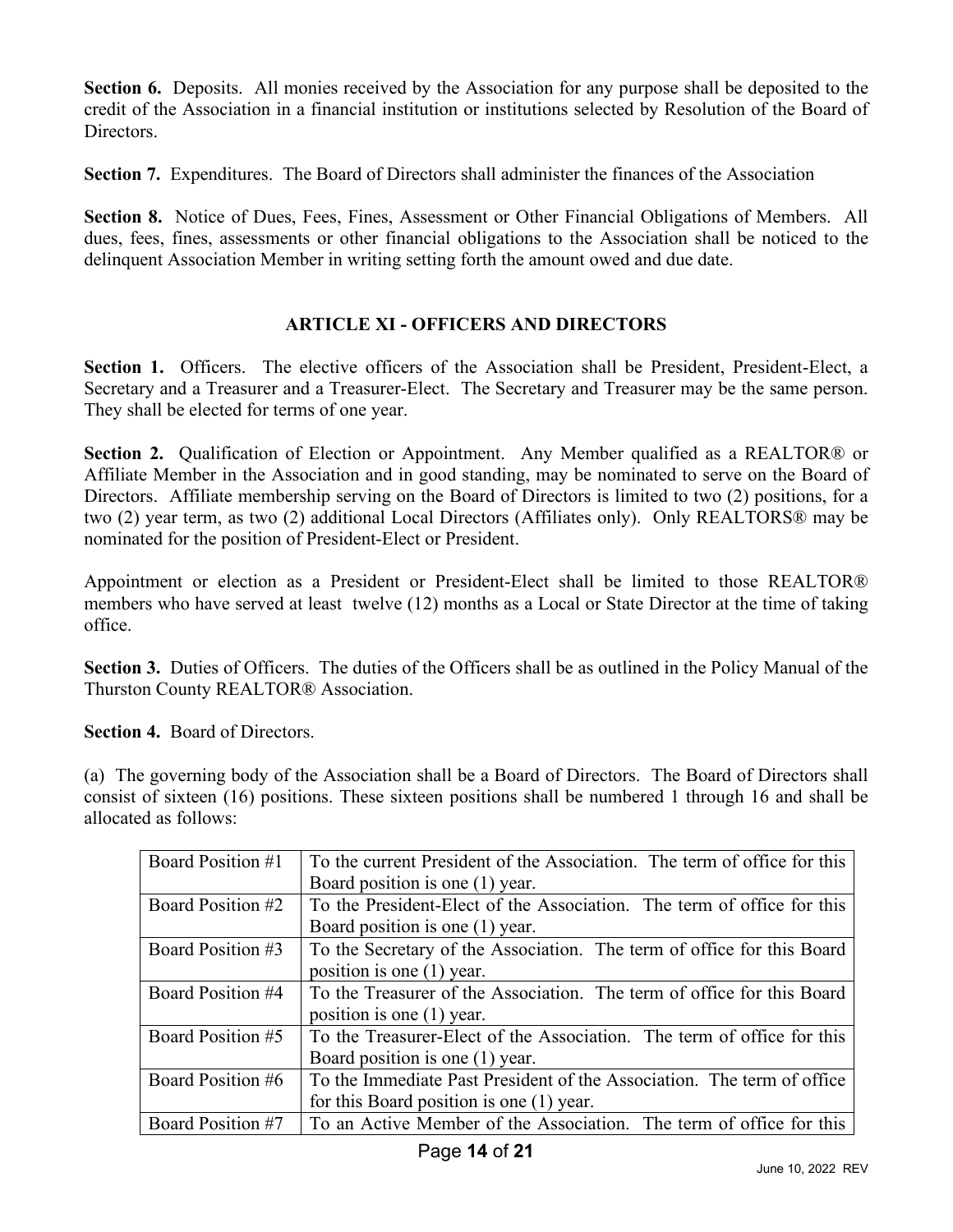|                    | Board position is two (2) years.                                         |  |  |
|--------------------|--------------------------------------------------------------------------|--|--|
| Board Position #8  | To an Active Member of the Association. The term of office for this      |  |  |
|                    | Board position is two (2) years.                                         |  |  |
| Board Position #9  | To an Active Member of the Association. The term of office for this      |  |  |
|                    | Board position is two (2) years.                                         |  |  |
| Board Position #10 | To an Active Member of the Association. The term of office for this      |  |  |
|                    | Board position is two (2) years.                                         |  |  |
| Board Position #11 | To an Affiliate Member of the Association. The term of office for this   |  |  |
|                    | Board position is two (2) years.                                         |  |  |
| Board Position #12 | To an Affiliate Member of the Association. The term of office for this   |  |  |
|                    | Board position is two (2) years.                                         |  |  |
| Board Position #13 | To a Member of the Association who has two (2) years or less             |  |  |
|                    | experience as a REALTOR®. The 2 years shall be measured from the         |  |  |
|                    | date the Member completed all steps necessary to become a full-          |  |  |
|                    | fledged REALTOR® Member of the Association. The term of office           |  |  |
|                    | for this position shall be (one) 1 year. This position shall be known as |  |  |
|                    | the "Rookie" position.                                                   |  |  |
| Board Position #14 | To a Member of the Association who is both a REALTOR®, and               |  |  |
|                    | whose professional work as a Realtor® emphasizes the buying, selling,    |  |  |
|                    | development and/or leasing of commercial property. The term of           |  |  |
|                    | office for this position shall be two (2) years. This position shall be  |  |  |
|                    | known as the Commercial Agent position.                                  |  |  |
| Board Position #15 | To an Active or Affiliate Member Appointed by the President-Elect of     |  |  |
|                    | the Association. The term of office for this Board position is one $(1)$ |  |  |
|                    | year.                                                                    |  |  |
| Board Position #16 | To a Designated Broker or Owner. The term of office for this Board       |  |  |
|                    | position is one $(1)$ year.                                              |  |  |

(b) The following chart is designed to illustrate the above information in graphic form:

| <b>BOARD</b>    | MEMBER SERVING<br>AS            | <b>TERM</b><br>ON |
|-----------------|---------------------------------|-------------------|
| <b>POSITION</b> | <b>DIRECTOR ON BOARD</b>        | <b>BOARD</b>      |
| <b>NUMBER</b>   |                                 |                   |
|                 | President                       | l year            |
| $\overline{2}$  | President-Elect                 | 1 year            |
| $\overline{3}$  | Secretary                       | 1 year            |
| $\overline{4}$  | Treasurer                       | 1 year            |
| 5               | Treasurer-Elect                 | 1 year            |
| 6               | <b>Immediate Past President</b> | l year            |
|                 | <b>Active Member</b>            | 2 years           |
| 8               | <b>Active Member</b>            | 2 years           |
| 9               | <b>Active Member</b>            | 2 years           |
| 10              | <b>Active Member</b>            | 2 years           |
| 11              | Affiliate Member                | 2 years           |
| 12              | Affiliate Member                | 2 years           |
| 13              | Rookie Member                   | 1 year            |
| 14              | <b>Commercial Member</b>        | 2 years           |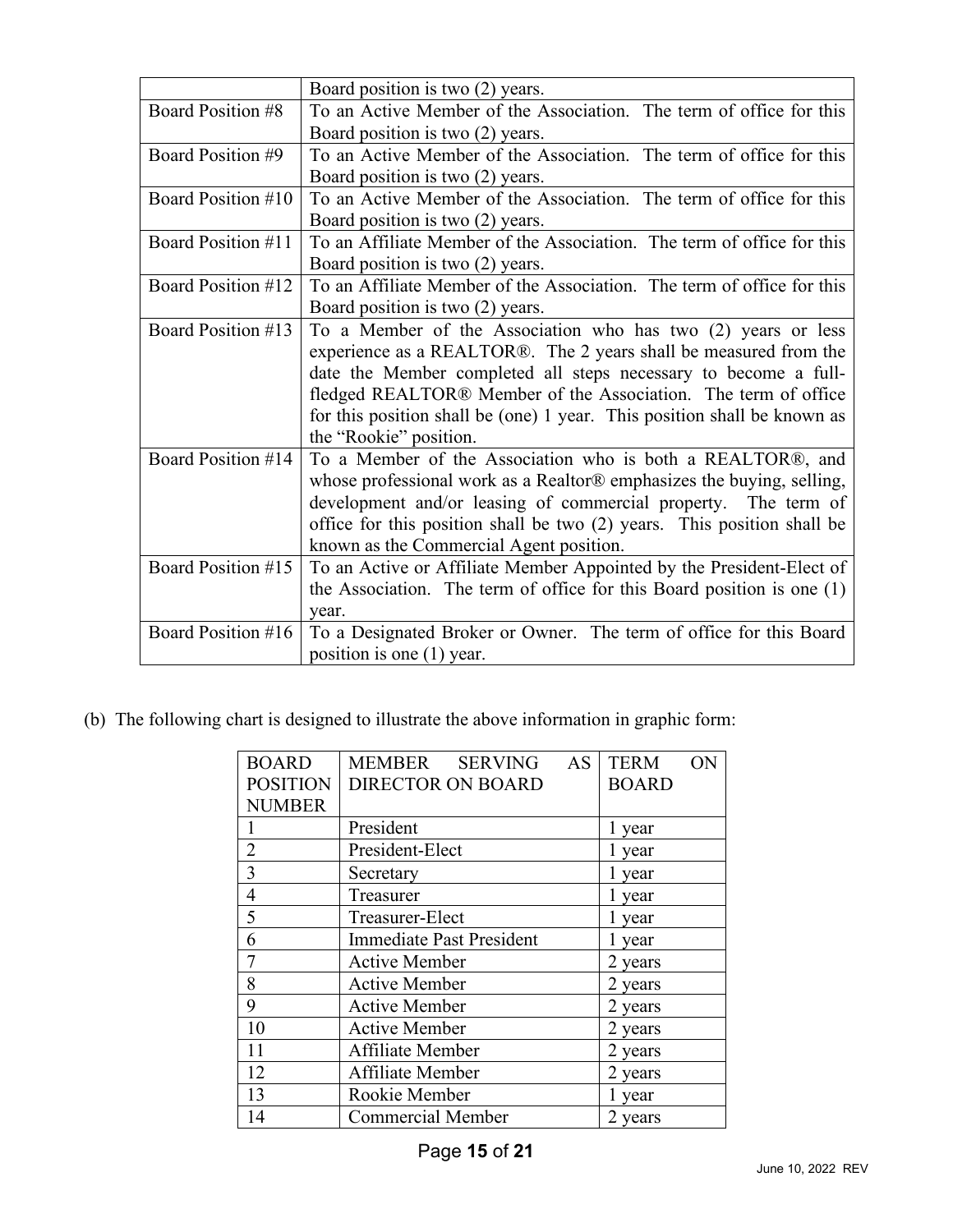| Appointed by President-Elect | I vear |
|------------------------------|--------|
| Designated Broker            | vear   |

- (c) Appointed Director Position
	- $(1)$  The 15<sup>th</sup> Director's position shall be an appointed position. The President-elect shall have sole discretion and authority to appoint a person of his/her choosing to fill this appointed Director's position. The person the President-elect selects to fill this position must be either a REALTOR® Member, or Affiliate Member of the Thurston County REALTORS® Association.
	- (2) The President-elect shall make this appointment any time after the Association's September election and no later than December 31 of the same year. The appointed Director shall serve for a one-year term, which shall run concurrently with the President-elect's term of office as President.
	- (3) In the event the appointed Director resigns or is removed from office, or fails to take office, the President or President elect shall appoint a replacement appointed Director as soon as reasonably possible. This replacement appointed Director shall then complete the term of the original appointed Director.
	- (4) It is the intention of these provisions to provide the incoming President of the Association the opportunity to appoint a person who may bring some particular skill, quality, or experience to the Board of Directors. The three-month period between the September election and the date the President-elect takes office as President is designed to give the President-elect time to determine the composition of the Board as elected. It should also provide the President-elect time to interview qualified Director candidates, set the Association's agenda for the coming year, and decide what skills; qualities or experience would be helpful to the President in accomplishing those goals. Because each President-elect's agenda or priorities may be different, this appointed Director position lasts only for a one-year term, unless the appointed Director is reappointed.
	- (5) In the event the President-elect chooses an Affiliate Member to fill this Director position, then all relevant provisions of Article XI which deal with limitations on the number of affiliate Directors, are hereby deemed waived to the extent necessary to allow the appointed Director to take office.
	- (6) The removal of the appointed Director shall be governed under the procedures set forth in Section 7, "Removal of Officers and Directors", below.
	- (7) The procedures to appoint the person to fill the  $15<sup>th</sup>$  Director's position shall be waived during the first year this position is created. The President in office at the time this Bylaw is adopted may appoint such a Director to take office within 30 days of the date this Bylaw takes effect. The appointed Director shall take office immediately upon such appointment, and their term of office will expire at the same time the term of office of the President appointing them does. After this initial appointed Director has taken office, the procedures governing the appointment of future appointed Directors shall be as set forth in Section  $4(c)(1)$ -(6) above.
- (d) Rookie Board Position (Board Position #13)
	- (1) The Past President shall have the primary responsibility for nominating one or more Association Members who qualify as "Rookie" Members, to serve as the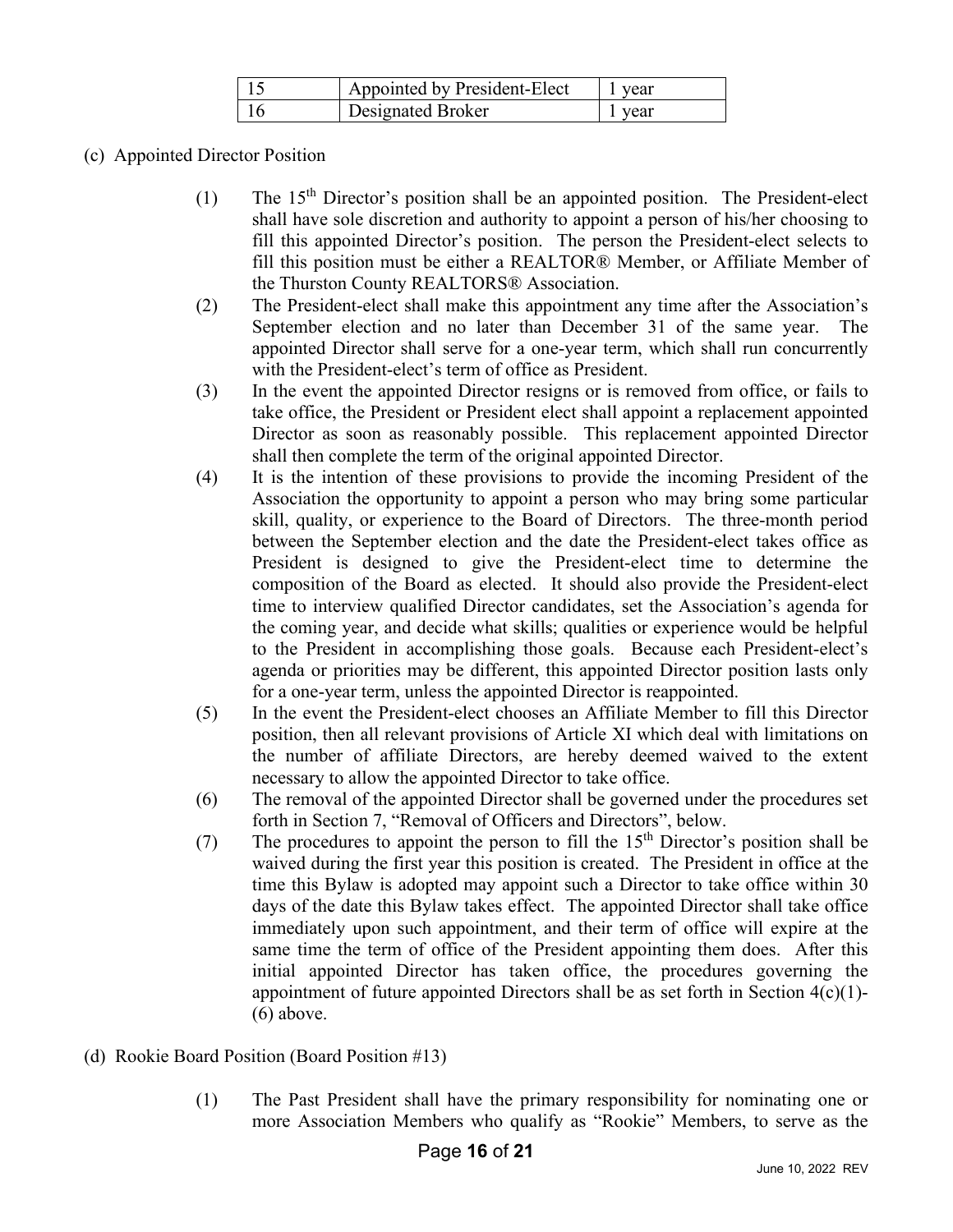Rookie Member of the Board of Directors. Other Board of Directors members may also provide nominations for this position. Nominations shall be provided to the Board no later than July  $31<sup>st</sup>$  of each year.

- (2) The Board of Directors will vote on those candidates provided as nominations at the August Board meeting. The candidate receiving the most votes will be the winner of the Board position. In the event of a tie, there shall be a run-off election of the top two (2) candidates.
- (3) The Rookie will be sworn in at the December General Membership meeting along with the other officers and directors elected.
- (4) The intent behind the special procedure for selection of the "Rookie" Member of the Board of Directors is to provide new Members who may not have name recognition to be recognized and to be encouraged to participate in the Association.

(e) It shall be the responsibility of the Executive Committee to prepare and present an annual budget for the Association approved by the Board of Directors, and to provide a copy to the general membership. The Executive Committee may be given authority by the Board of Directors to handle emergencies and day-to-day functions of the Association within budget constraints. The immediate Past-President is to be a member of the Executive Committee. The Executive Committee shall be responsible for Trademark Protection.

**Section 5.** Election and Appointment of Officers and Directors.

(a) No later than June prior to the annual election, a Nominating Committee of five (5) REALTOR® Members, and a non-voting chairperson, shall be appointed by the immediate Past President with the approval of the Board of Directors. The Nominating Committee shall submit the name of one candidate for President, if the President-Elect is unable to serve, at least one (1) name for President-Elect and at least two (2) for each of the other Officers and for Board of Director positions #7 to #12, #14, and #16. There will be a call for Nominations at the General Membership meetings prior to the annual election.

The report of the Nominating committee shall be distributed to each Member, who is eligible to vote, at least two weeks preceding the election in the monthly REALTOR® newsletter published the month of the annual meeting. Additionally, candidates for the offices to be filled may be placed in nomination by petition signed by at least 20 percent of the Members eligible to vote before the election. The nominations committee shall present the list of nominations to the Board for the Board's general information at the regularly scheduled August Board Meeting.

(b) The election of Officers and Directors after the annual meeting held in September. Ballots may be cast at the Association office or any location designated by the Board of Directors. All ballots must be received by September 30<sup>th</sup>, counted and the results announced no later than the first business day following September  $30<sup>th</sup>$ . Election shall be by electronic ballot or, if not available, paper ballots will be accepted, and all votes shall be cast one vote per Member per ballot. The ballot shall contain the names of all candidates and the offices for which they are nominated.

(c) The President, with the approval of the Board of Directors, shall appoint an election committee of no fewer than three (3) REALTOR® Members to conduct the election. In case of a tie vote, the issue shall be determined by lot.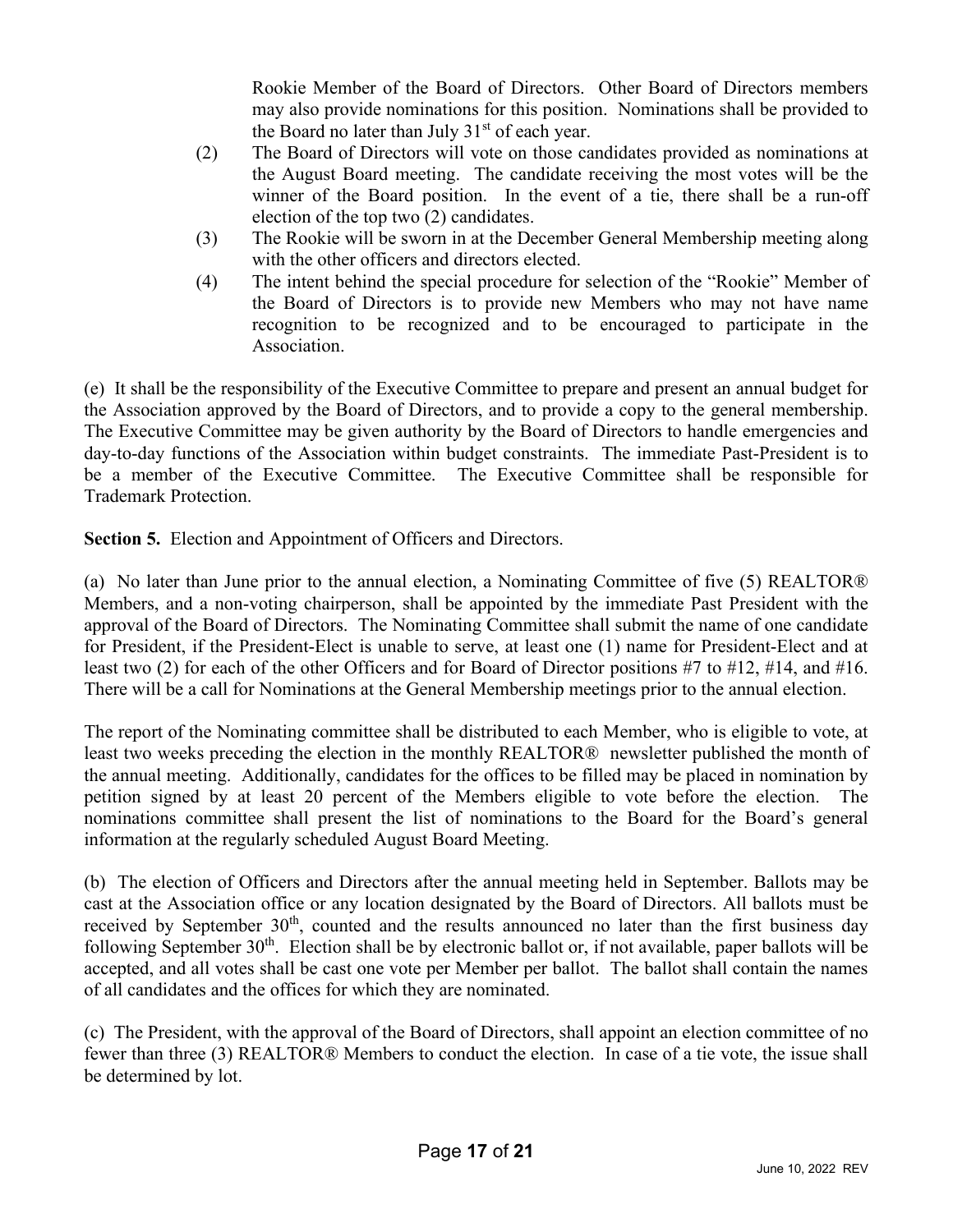(d) The Appointment of the  $15<sup>th</sup>$  Director's position shall be governed by the procedure set forth in Section 4 (c) above.

(e) All non-officer board members shall serve no more than two consecutive two-year terms. The nonofficer board members shall not be eligible to be elected to the board until a period of one year has passed following the completion of the second term to which the director has been elected.

**Section 6.** Vacancies. Vacancies among the Officers and Directors of the Board of Directors shall be filled by simple majority vote of the Board of Directors for the remainder of the unexpired term of the vacant position. Any vacancy in the 15<sup>th</sup> Director's position shall be filled utilizing the procedure set forth in Section 4(c) above.

Section 7. Removal of Officers and Directors. In the event that an Officer or Director is deemed incapable of fulfilling the duties for which elected, but will not resign from office under the following procedures:

(a) A petition requiring the removal of an Officer or Director and signed by not less than one-third of the voting membership or majority of all Directors shall be filed with the President, or if the president is the subject of the petition, with the next ranking Officer, and shall specifically set forth the reasons the individual is deemed disqualified from further service.

(b) Upon receipt of the petition, and not less than twenty days (20) or more than forty-five (45) days thereafter, a special meeting of the voting membership of the Association shall be held, and the sole business of the meeting shall be to consider the charge against the Officer or Director and to render a decision on such petition.

(c) The special meeting shall be noticed to all voting Members at least ten (10) days prior to the meeting, and shall be conducted by the President of the Association unless the President's continued service in office is being considered at the meeting of the hearing by the Members. Provided a quorum is present, a three-fourths vote of Members present and voting shall be required for removal from office.

**Section 8.** State and National Directors. The Association shall conduct during the annual election an advisory ballot for the General Membership to vote for state directors representing the Association to the Washington REALTORS® as allocated by the state formula and consistent with the State Bylaws, and for staggered terms. After the election, the results shall be submitted, by the President, and with the approval of the Board of Directors, to the Washington REALTORS®. The President, with the approval of the Board of Directors, shall appoint Alternate Directors from the Association to Washington REALTORS®, as may be required. In the event the Association is allocated any National Directors, such shall be appointed by the President, with the approval of the Board of Directors, for a term of three Association years, or otherwise for such term(s) and by such appointment or election procedures as mandated by the National Association of REALTORS®. State and National Directors shall be exofficio members of the Board of Director but are to perform without a vote.

## **ARTICLE XII - MEETINGS**

**Section 1.** Annual Meetings. The annual meeting of the Association shall be held in September of each year. The date, place and hour to be designated by the Board of Directors.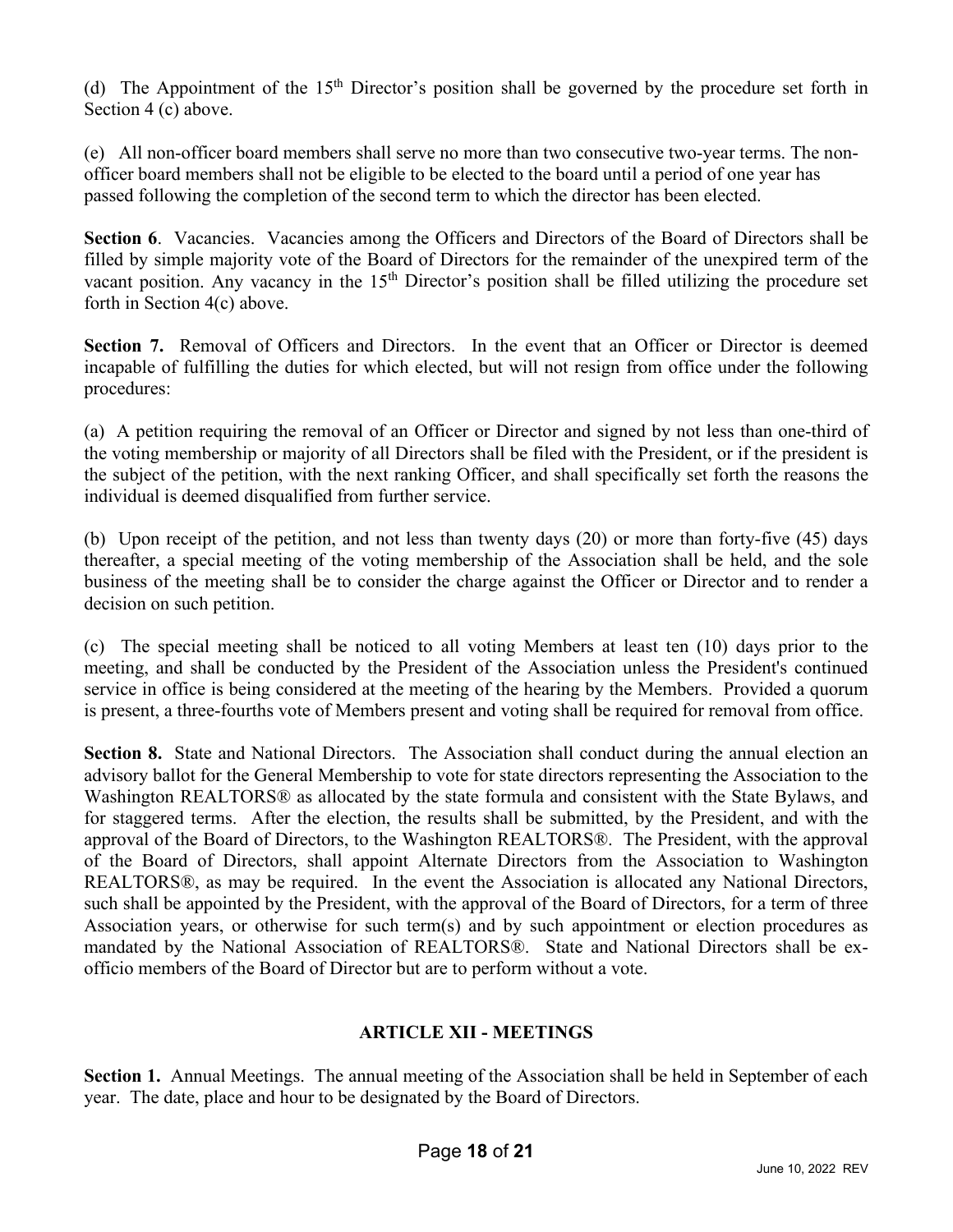**Section 2.** Meetings Of Directors. The Board of Directors shall designate a regular time and place of meeting. Absence from three regular meetings without an excuse deemed valid by the Board of Directors shall be construed as resignation there from.

**Section 3.** Other Meetings. Meetings of the Members may be held at such times as the President or the Board of Directors may determine, or upon written request of at least ten (10) percent of the active Members eligible to vote.

**Section 4.** Notice of Meetings. Written notice shall be given to every Member entitled to participate in the meetings at least one (1) week preceding all meetings. If a special meeting, it shall be accompanied by a statement of the purpose of the meeting.

**Section 5.** Quorum. A quorum for the transaction of business at a regular General Membership meeting shall consist of a majority of those Members eligible to vote and are present at any meeting which proper notification has been given to Membership. A quorum for the transaction of business at the Annual General Membership meeting or a special membership meeting shall consist of not to be less than 5% of the REALTOR® Members then eligible to vote. A quorum for the transaction of business at a Board of Directors meeting shall be 50% of eligible voting Officers and Directors.

# **ARTICLE XIII - COMMITTEES**

**Section 1.** Standing Committees. The President shall appoint from among the REALTOR® and/or REALTOR ASSOCIATE® members, subject to confirmation by the Board of Directors, the following standing committees:

Professional Standards Education Budget and Finance Governmental Affairs (Legislative, Political Affairs, and Land Use) RPAC (REALTORS® Political Action Committee) **Diversity** Membership Communication (Newsletter, Website, Public Relations) Bylaws and Policy Manual Grievance Strategic Planning Nominations Awards

Standing committees shall be constituted as of December 15th of the preceding year. The duties of each committee and its chair shall be outlined in the Policy Manual of the Thurston County REALTORS® Association.

**Section 2.** Special Committees. The president shall appoint, subject to confirmation by the Board of Directors, such special committees, as he/she may deem necessary.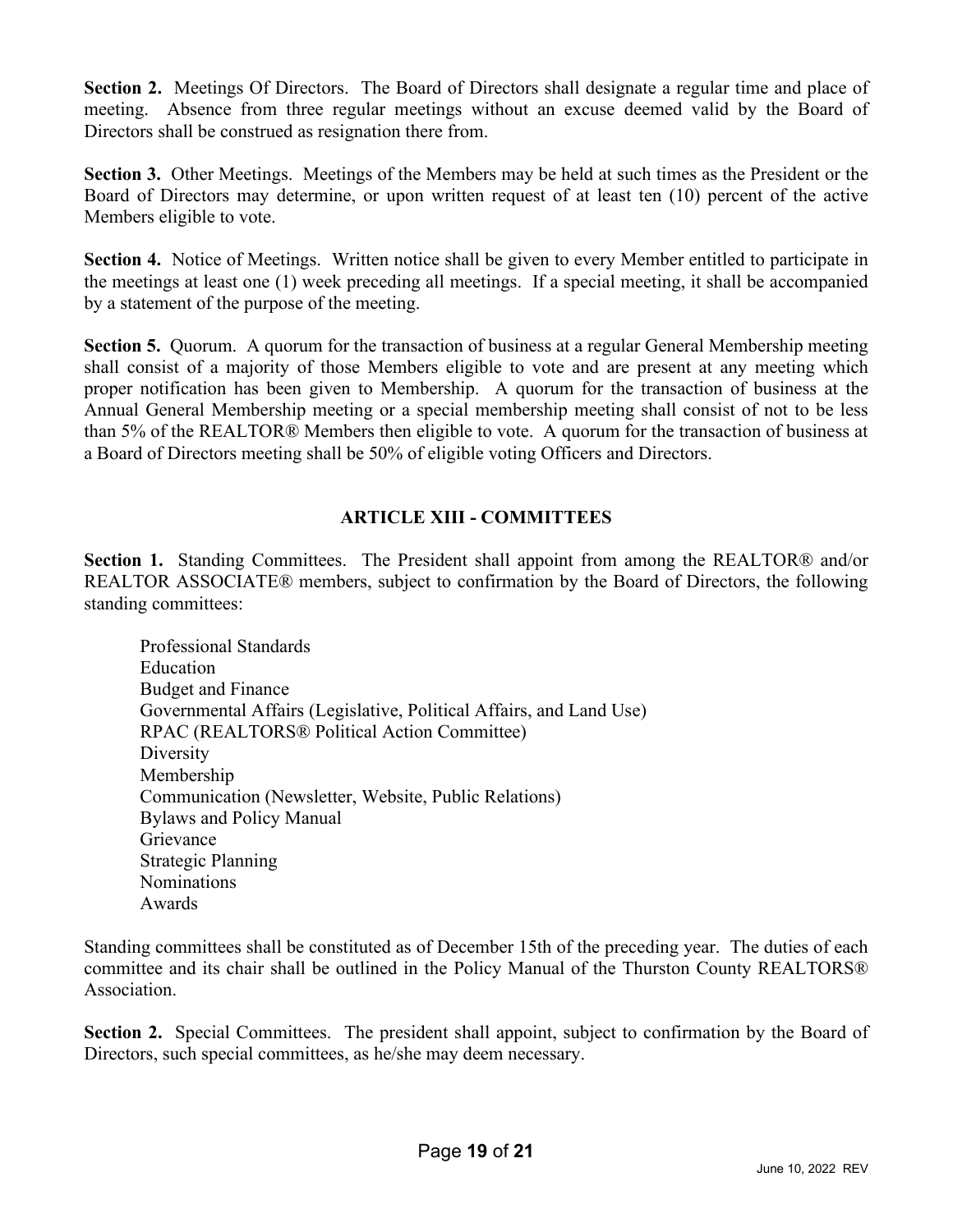**Section 3.** Organization. All committees shall be of such size and shall have duties, functions and powers as assigned by the President or Board of Directors, except as otherwise provided in these Bylaws.

**Section 4.** President. The President and President-Elect shall be ex-officio member of all standing committees and shall be notified of their meetings.

**Section 5.** Executive Committee.

(a) The Executive Committee shall consist of the president, president-elect, treasurer, treasurer-elect, secretary and immediate past president. The Chief Staff Executive of the Association shall participate in the Executive Committee and Board of Director's meetings but is to perform without a vote.

(b) Meetings of the Executive Committee shall be at the call of the president or by petition of two (2) of the members of the Executive Committee.

(c) The Executive Committee shall have and exercise powers and duties of the Board of Directors in the management of the affairs of the Association specifically authorized by the Board of Directors. All members of the Executive Committee shall have voting rights within the Executive Committee unless otherwise noted. The President shall act as presiding officer of the Executive Committee. The Secretary shall record minutes of all meetings of the Executive Committee.

# **Article XIV – FISCAL AND ELECTIVE YEAR**

The fiscal and elective year of the Association shall be on and from January 1 through December 31.

## **ARTICLE XV - RULES OF ORDER**

**Section 1.** Use of Roberts Rules of Order. Roberts Rules of Order, latest edition, shall be recognized as the authority governing the meetings of the Association, its Board of Directors and Committees, in all instances wherein its provisions do not conflict with these Bylaws.

Section 2. Association Policies. The policies of the Association shall be specifically outlined in the Policy Manual of the Thurston County REALTORS® Association. The Policy Manual may be modified only by the majority vote of the Board of Directors.

## **ARTICLE XVI - AMENDMENTS**

**Section 1.** Bylaw Amendments. These Bylaws may be amended by a majority vote of the Members present and qualified to vote at any meeting, at which a quorum is present, provided the substance of such proposed amendment or amendments shall be plainly stated in the call for the meeting, except that the Board of Directors may, at any regular or special meeting of the Board of Directors at which a quorum is present, approve amendments to the Bylaws which are mandated by National Association of REALTORS® policy.